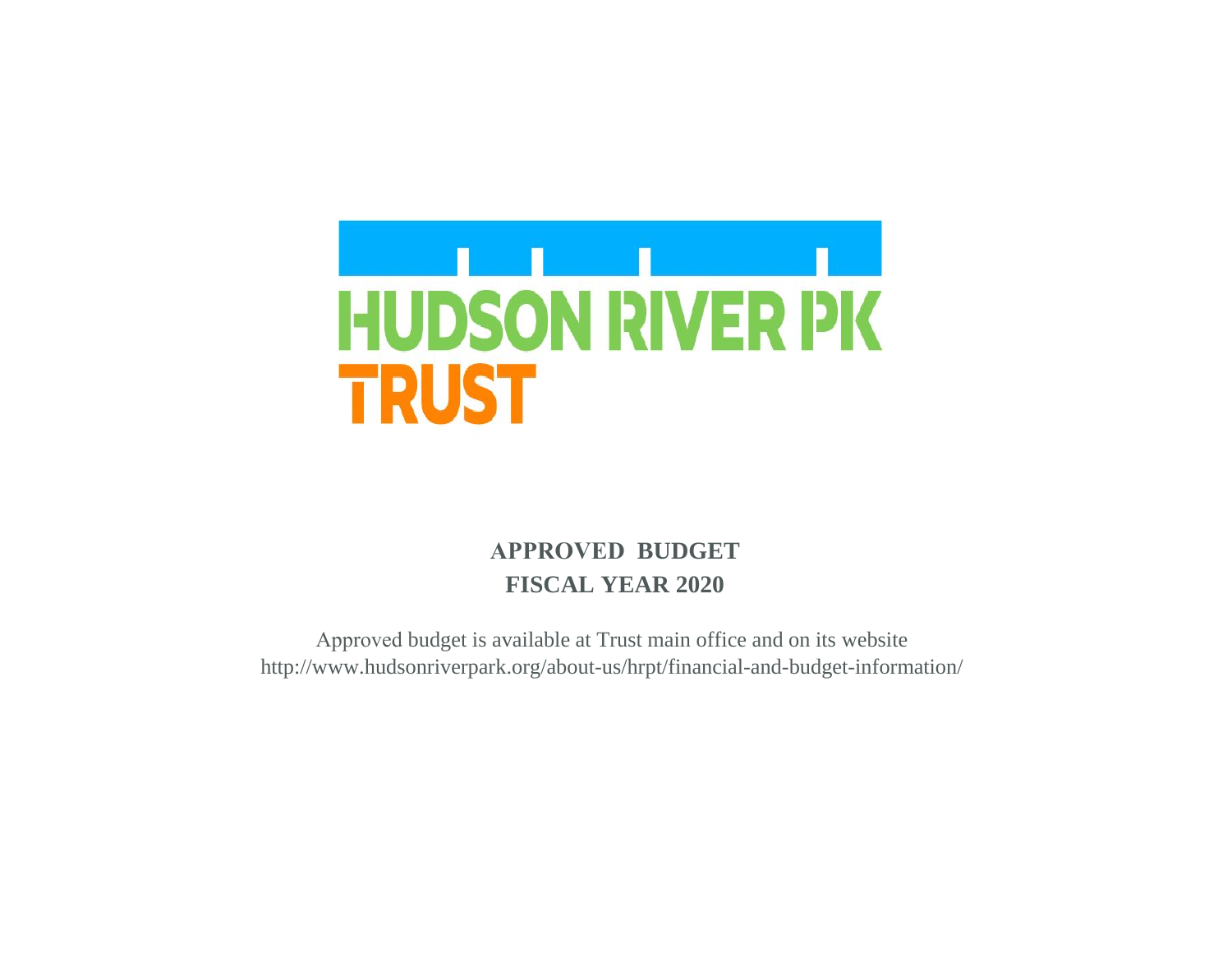# **HUDSON RIVER PARK TRUST - APPROVED FY 2020 BUDGET**

**INDEX OF TABLES**

| EXHIBIT 1 - REVENUE AND OPEX (COMPARISON FY APPROVED BUDGET 2019, PROJECTED ACTUALS 2019 AND APPROVED BUDGET 2020) | Page 3     |
|--------------------------------------------------------------------------------------------------------------------|------------|
| EXHIBIT 2- FUNCTION SUMMARY- 2020 APPROVED BUDGET VS 2019 APPROVED BUDGET                                          | Page 4     |
| <b>EXHIBIT 2- FUNCTION SUMMARY - CHART 1</b>                                                                       | Page 5     |
| <b>EXHIBIT 2- FUNCTION SUMMARY - CHART 2</b>                                                                       | Page 6     |
| EXHIBIT 3 - BUDGET SUMMARY (COMPARISON FY 2020 APPROVED BUDGET VS FY 2019 APPROVED BUDGET)                         | Page 7     |
| <b>EXHIBIT 3 - BUDGET SUMMARY CHART</b>                                                                            | Page 8     |
| <b>EXHIBIT 4 - REVENUE (COMPARISON FY 2020 APPROVED BUDGET VS FY 2019 APPROVED BUDGET)</b>                         | Page 9     |
| <b>EXHIBIT 4 - REVENUE CHART</b>                                                                                   | Page 10    |
| EXHIBIT 5 - PERSONNEL SERVICES (COMPARISON 2020 APPROVED BUDGET VS FY 2019 APPROVED BUDGET)                        | Page 11    |
| <b>EXHIBIT 5 - PERSONNEL SERVICES CHART</b>                                                                        | Page 12    |
| EXHIBIT 6 - OTHER THAN PERSONNEL SERVICES (COMPARISON FY2020 APPROVED VS FY 2019 APPROVED AND PROJECTED ACTUALS    | Page 13    |
| 2019) EXHIBIT 6 - OTHER THAN PERSONNEL SERVICES (COMPARISON 2020 APPROVED VS FY 2019 APPROVED)                     | Page 14    |
| <b>EXHIBIT 7 - CAPITAL EXPENSES &amp; CAPITAL MAINTENANCE FY 2020 APPROVED</b>                                     | Page 15    |
| <b>EXHIBIT 7 - CAPITAL EXPENSES &amp; CAPITAL MAINTENANCE CHART</b>                                                | Page 16    |
| <b>BUDGET NARRATIVE</b>                                                                                            | Page 17-26 |
|                                                                                                                    |            |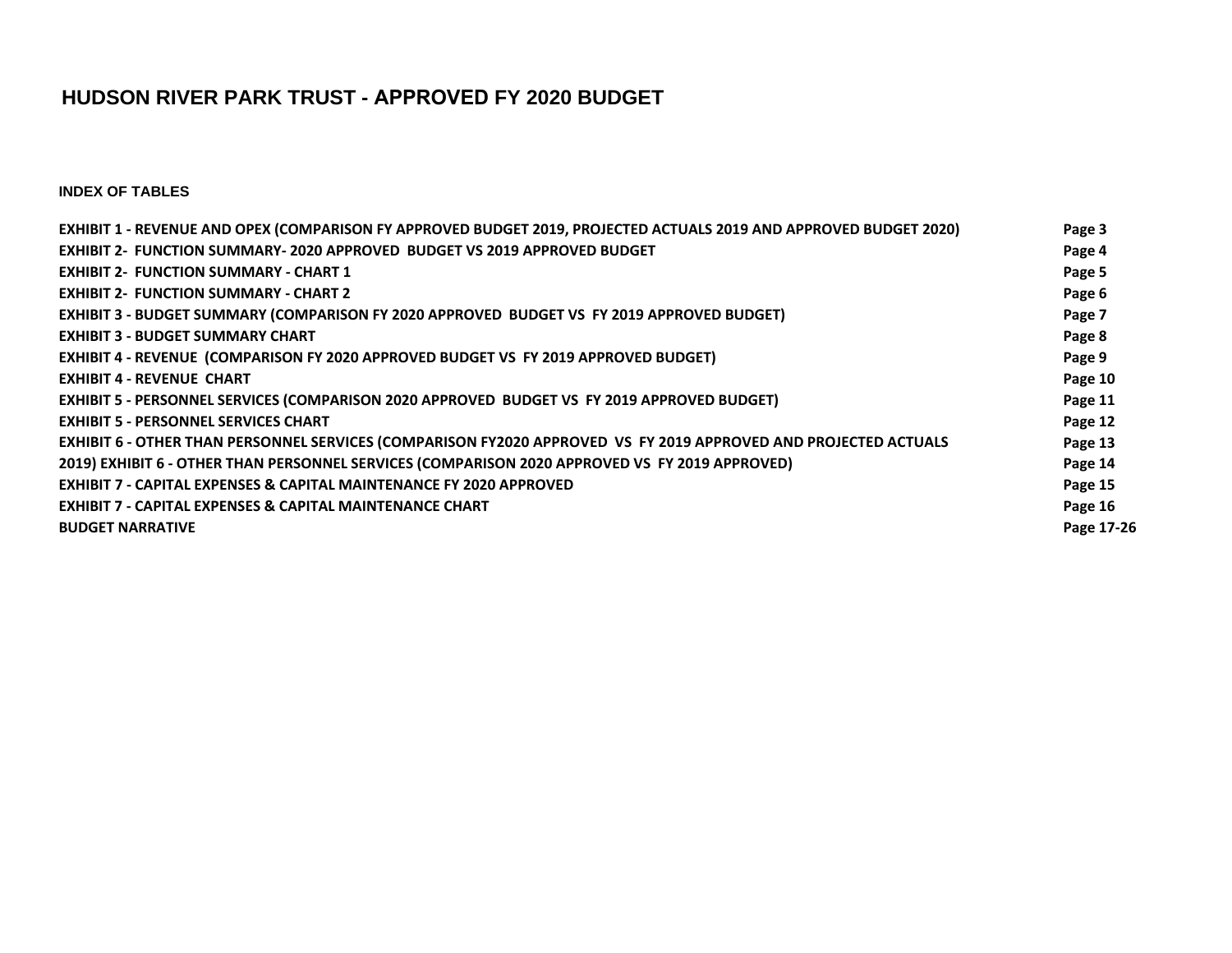**HUDSON RIVER PARK TRUST - FY 2020 APPROVED BUDGET**

**EXHIBIT 1 - REVENUE AND OPEX (COMPARISON FY APPROVED 2019, PROJECTED ACTUALS AND APPROVED 2020)**

| <b>LEGAL FEE</b><br><b>LIGHT POWER &amp; UTILITIES</b><br>PIER 40 PARKING MANAGEMENT<br><b>SECURITY</b><br><b>OTHER OTPS</b><br>REIMBURSEMENT<br><b>SUBTOTAL OTPS</b><br><b>TOTAL OPEX (PERSONNEL AND OTPS)</b><br>NOI / OPERATING SURPLUS (PRE CAPx, NON-CASH EXPENSES)<br>CAPITAL MAINTENANCE (CAPm) (a)<br>REIMBURSEMENT (FROM GOVERNMENT AND RESTRICTED)<br><b>EQUIPMENT (CAPx)</b><br><b>SUBTOTAL OF CAPx AND CAPm</b><br><b>OPERATING SURPLUS (DEFICIT) AFTER CAPx &amp; CAPm</b><br>NON-CASH, NON-OPERATING EXPENSES<br>OTHER POST EMPLOYMENT BENEFITS<br>DEPRECIATION | \$872,851<br>\$1,058,156<br>\$1,266,260<br>\$2,277,774<br>\$4,550,250<br>( \$1,081,715)<br>\$11,251,445<br>\$19,854,702<br>\$13,223,711<br>\$9,664,712<br>( \$8, 231, 772)<br>\$920,167<br>\$2,353,107<br>\$10,870,604<br>\$1,928,468<br>\$10,581,888 | \$895,000<br>\$1,000,000<br>\$1,567,506<br>\$2,927,739<br>\$4,311,698<br>(52, 371, 167)<br>\$12,634,827<br>\$22,396,790<br>\$13,487,383<br>\$42,225,710<br>( \$34, 143, 538)<br>\$966,300<br>\$9,048,472<br>\$4,438,911<br>\$1,326,353<br>\$11,734,317 | \$250,000<br>\$1,175,317<br>1,467,506.00<br>\$2,877,739<br>\$3,974,532<br>( \$2,656,241)<br>\$10,872,173<br>\$20,316,247<br>\$17,345,986<br>\$29,256,002<br>( \$26,190,714)<br>\$1,826,156<br>\$4,891,444<br>\$12,454,542<br>\$1,326,353<br>\$11,734,317 | \$1,835,000<br>\$500,000<br>\$1,200,000<br>\$1,505,934<br>\$3,328,175<br>\$4,994,775<br>( \$3,999,183)<br>\$13,289,659<br>\$24,193,497<br>\$9,148,963<br>\$29,247,083<br>( \$24,041,485)<br>\$1,604,172<br>\$6,809,769<br>\$2,339,193<br>\$1,366,143<br>\$12,086,347 |
|-------------------------------------------------------------------------------------------------------------------------------------------------------------------------------------------------------------------------------------------------------------------------------------------------------------------------------------------------------------------------------------------------------------------------------------------------------------------------------------------------------------------------------------------------------------------------------|-------------------------------------------------------------------------------------------------------------------------------------------------------------------------------------------------------------------------------------------------------|--------------------------------------------------------------------------------------------------------------------------------------------------------------------------------------------------------------------------------------------------------|----------------------------------------------------------------------------------------------------------------------------------------------------------------------------------------------------------------------------------------------------------|----------------------------------------------------------------------------------------------------------------------------------------------------------------------------------------------------------------------------------------------------------------------|
|                                                                                                                                                                                                                                                                                                                                                                                                                                                                                                                                                                               |                                                                                                                                                                                                                                                       |                                                                                                                                                                                                                                                        |                                                                                                                                                                                                                                                          |                                                                                                                                                                                                                                                                      |
|                                                                                                                                                                                                                                                                                                                                                                                                                                                                                                                                                                               |                                                                                                                                                                                                                                                       |                                                                                                                                                                                                                                                        |                                                                                                                                                                                                                                                          |                                                                                                                                                                                                                                                                      |
|                                                                                                                                                                                                                                                                                                                                                                                                                                                                                                                                                                               |                                                                                                                                                                                                                                                       |                                                                                                                                                                                                                                                        |                                                                                                                                                                                                                                                          |                                                                                                                                                                                                                                                                      |
|                                                                                                                                                                                                                                                                                                                                                                                                                                                                                                                                                                               |                                                                                                                                                                                                                                                       |                                                                                                                                                                                                                                                        |                                                                                                                                                                                                                                                          |                                                                                                                                                                                                                                                                      |
|                                                                                                                                                                                                                                                                                                                                                                                                                                                                                                                                                                               |                                                                                                                                                                                                                                                       |                                                                                                                                                                                                                                                        |                                                                                                                                                                                                                                                          |                                                                                                                                                                                                                                                                      |
|                                                                                                                                                                                                                                                                                                                                                                                                                                                                                                                                                                               |                                                                                                                                                                                                                                                       |                                                                                                                                                                                                                                                        |                                                                                                                                                                                                                                                          |                                                                                                                                                                                                                                                                      |
|                                                                                                                                                                                                                                                                                                                                                                                                                                                                                                                                                                               |                                                                                                                                                                                                                                                       |                                                                                                                                                                                                                                                        |                                                                                                                                                                                                                                                          |                                                                                                                                                                                                                                                                      |
|                                                                                                                                                                                                                                                                                                                                                                                                                                                                                                                                                                               |                                                                                                                                                                                                                                                       |                                                                                                                                                                                                                                                        |                                                                                                                                                                                                                                                          |                                                                                                                                                                                                                                                                      |
|                                                                                                                                                                                                                                                                                                                                                                                                                                                                                                                                                                               |                                                                                                                                                                                                                                                       |                                                                                                                                                                                                                                                        |                                                                                                                                                                                                                                                          |                                                                                                                                                                                                                                                                      |
|                                                                                                                                                                                                                                                                                                                                                                                                                                                                                                                                                                               |                                                                                                                                                                                                                                                       |                                                                                                                                                                                                                                                        |                                                                                                                                                                                                                                                          |                                                                                                                                                                                                                                                                      |
|                                                                                                                                                                                                                                                                                                                                                                                                                                                                                                                                                                               |                                                                                                                                                                                                                                                       |                                                                                                                                                                                                                                                        |                                                                                                                                                                                                                                                          |                                                                                                                                                                                                                                                                      |
|                                                                                                                                                                                                                                                                                                                                                                                                                                                                                                                                                                               |                                                                                                                                                                                                                                                       |                                                                                                                                                                                                                                                        |                                                                                                                                                                                                                                                          |                                                                                                                                                                                                                                                                      |
|                                                                                                                                                                                                                                                                                                                                                                                                                                                                                                                                                                               |                                                                                                                                                                                                                                                       |                                                                                                                                                                                                                                                        |                                                                                                                                                                                                                                                          |                                                                                                                                                                                                                                                                      |
|                                                                                                                                                                                                                                                                                                                                                                                                                                                                                                                                                                               |                                                                                                                                                                                                                                                       |                                                                                                                                                                                                                                                        |                                                                                                                                                                                                                                                          |                                                                                                                                                                                                                                                                      |
|                                                                                                                                                                                                                                                                                                                                                                                                                                                                                                                                                                               |                                                                                                                                                                                                                                                       |                                                                                                                                                                                                                                                        |                                                                                                                                                                                                                                                          |                                                                                                                                                                                                                                                                      |
|                                                                                                                                                                                                                                                                                                                                                                                                                                                                                                                                                                               |                                                                                                                                                                                                                                                       |                                                                                                                                                                                                                                                        |                                                                                                                                                                                                                                                          |                                                                                                                                                                                                                                                                      |
|                                                                                                                                                                                                                                                                                                                                                                                                                                                                                                                                                                               |                                                                                                                                                                                                                                                       |                                                                                                                                                                                                                                                        |                                                                                                                                                                                                                                                          |                                                                                                                                                                                                                                                                      |
|                                                                                                                                                                                                                                                                                                                                                                                                                                                                                                                                                                               |                                                                                                                                                                                                                                                       |                                                                                                                                                                                                                                                        |                                                                                                                                                                                                                                                          |                                                                                                                                                                                                                                                                      |
|                                                                                                                                                                                                                                                                                                                                                                                                                                                                                                                                                                               |                                                                                                                                                                                                                                                       |                                                                                                                                                                                                                                                        |                                                                                                                                                                                                                                                          |                                                                                                                                                                                                                                                                      |
|                                                                                                                                                                                                                                                                                                                                                                                                                                                                                                                                                                               |                                                                                                                                                                                                                                                       |                                                                                                                                                                                                                                                        |                                                                                                                                                                                                                                                          |                                                                                                                                                                                                                                                                      |
|                                                                                                                                                                                                                                                                                                                                                                                                                                                                                                                                                                               |                                                                                                                                                                                                                                                       |                                                                                                                                                                                                                                                        |                                                                                                                                                                                                                                                          |                                                                                                                                                                                                                                                                      |
| JANITORIAL/SANITATION                                                                                                                                                                                                                                                                                                                                                                                                                                                                                                                                                         | \$1,168,999                                                                                                                                                                                                                                           | \$1,630,000                                                                                                                                                                                                                                            | \$1,316,063                                                                                                                                                                                                                                              |                                                                                                                                                                                                                                                                      |
| <b>INSURANCE</b>                                                                                                                                                                                                                                                                                                                                                                                                                                                                                                                                                              | \$1,138,870                                                                                                                                                                                                                                           | \$2,674,051                                                                                                                                                                                                                                            | \$2,467,258                                                                                                                                                                                                                                              | \$3,924,957                                                                                                                                                                                                                                                          |
| <b>OTHER THAN PERSONAL SERVICES (OTPS)</b>                                                                                                                                                                                                                                                                                                                                                                                                                                                                                                                                    |                                                                                                                                                                                                                                                       |                                                                                                                                                                                                                                                        |                                                                                                                                                                                                                                                          |                                                                                                                                                                                                                                                                      |
|                                                                                                                                                                                                                                                                                                                                                                                                                                                                                                                                                                               |                                                                                                                                                                                                                                                       |                                                                                                                                                                                                                                                        |                                                                                                                                                                                                                                                          |                                                                                                                                                                                                                                                                      |
| <b>TOTAL PERSONNEL SERVICES</b>                                                                                                                                                                                                                                                                                                                                                                                                                                                                                                                                               | \$8,603,257                                                                                                                                                                                                                                           | \$9,761,963                                                                                                                                                                                                                                            | \$9,444,074                                                                                                                                                                                                                                              | \$10,903,838                                                                                                                                                                                                                                                         |
| <b>SUBTOTAL FRINGE BENEFITS</b>                                                                                                                                                                                                                                                                                                                                                                                                                                                                                                                                               | \$2,522,561                                                                                                                                                                                                                                           | \$2,753,259                                                                                                                                                                                                                                            | \$2,578,532                                                                                                                                                                                                                                              | \$3,053,350                                                                                                                                                                                                                                                          |
|                                                                                                                                                                                                                                                                                                                                                                                                                                                                                                                                                                               |                                                                                                                                                                                                                                                       |                                                                                                                                                                                                                                                        |                                                                                                                                                                                                                                                          |                                                                                                                                                                                                                                                                      |
| <b>FRINGE - OTHER</b>                                                                                                                                                                                                                                                                                                                                                                                                                                                                                                                                                         | \$176,252                                                                                                                                                                                                                                             | \$243,967                                                                                                                                                                                                                                              | \$240,294                                                                                                                                                                                                                                                | \$256,560                                                                                                                                                                                                                                                            |
| FRINGE- MEDICAL                                                                                                                                                                                                                                                                                                                                                                                                                                                                                                                                                               | \$916,388                                                                                                                                                                                                                                             | \$1,054,196                                                                                                                                                                                                                                            | \$961,176                                                                                                                                                                                                                                                | \$1,214,670                                                                                                                                                                                                                                                          |
| <b>FRINGE-FICA</b>                                                                                                                                                                                                                                                                                                                                                                                                                                                                                                                                                            | \$433,885                                                                                                                                                                                                                                             | \$502,425                                                                                                                                                                                                                                              | \$492,162                                                                                                                                                                                                                                                | \$567,846                                                                                                                                                                                                                                                            |
| FRINGE - RETIRE. CONTRIB.                                                                                                                                                                                                                                                                                                                                                                                                                                                                                                                                                     | \$853,223                                                                                                                                                                                                                                             | \$737,874                                                                                                                                                                                                                                              | \$722,802                                                                                                                                                                                                                                                | \$829,746                                                                                                                                                                                                                                                            |
| FRINGE- STATE UNEMP.                                                                                                                                                                                                                                                                                                                                                                                                                                                                                                                                                          | \$39,075                                                                                                                                                                                                                                              | \$53,327                                                                                                                                                                                                                                               | \$42,343                                                                                                                                                                                                                                                 | \$61,218                                                                                                                                                                                                                                                             |
| FRINGE-WORKERS COMP.                                                                                                                                                                                                                                                                                                                                                                                                                                                                                                                                                          | \$103,738                                                                                                                                                                                                                                             | \$161,470                                                                                                                                                                                                                                              | \$119,755                                                                                                                                                                                                                                                | \$123,310                                                                                                                                                                                                                                                            |
|                                                                                                                                                                                                                                                                                                                                                                                                                                                                                                                                                                               |                                                                                                                                                                                                                                                       |                                                                                                                                                                                                                                                        |                                                                                                                                                                                                                                                          |                                                                                                                                                                                                                                                                      |
| <b>SUBTOTAL DIRECT PAYROLL</b>                                                                                                                                                                                                                                                                                                                                                                                                                                                                                                                                                | \$6,080,696                                                                                                                                                                                                                                           | \$7,008,705                                                                                                                                                                                                                                            | \$6,865,543                                                                                                                                                                                                                                              | \$7,850,488                                                                                                                                                                                                                                                          |
|                                                                                                                                                                                                                                                                                                                                                                                                                                                                                                                                                                               |                                                                                                                                                                                                                                                       |                                                                                                                                                                                                                                                        |                                                                                                                                                                                                                                                          |                                                                                                                                                                                                                                                                      |
| PAYROLL PART TIME & SEASONALS                                                                                                                                                                                                                                                                                                                                                                                                                                                                                                                                                 | \$415,118                                                                                                                                                                                                                                             | \$474,806                                                                                                                                                                                                                                              | \$501,128                                                                                                                                                                                                                                                | \$507,777                                                                                                                                                                                                                                                            |
| PAYROLL - OVERTIME                                                                                                                                                                                                                                                                                                                                                                                                                                                                                                                                                            | \$67,041                                                                                                                                                                                                                                              | \$93,000                                                                                                                                                                                                                                               | \$81,442                                                                                                                                                                                                                                                 | \$93,000                                                                                                                                                                                                                                                             |
| <b>PAYROLL REG-FULL</b>                                                                                                                                                                                                                                                                                                                                                                                                                                                                                                                                                       | \$5,598,537                                                                                                                                                                                                                                           | \$6,440,899                                                                                                                                                                                                                                            | \$6,282,973                                                                                                                                                                                                                                              | \$7,249,712                                                                                                                                                                                                                                                          |
|                                                                                                                                                                                                                                                                                                                                                                                                                                                                                                                                                                               |                                                                                                                                                                                                                                                       |                                                                                                                                                                                                                                                        |                                                                                                                                                                                                                                                          |                                                                                                                                                                                                                                                                      |
| <b>EXPENSES</b>                                                                                                                                                                                                                                                                                                                                                                                                                                                                                                                                                               |                                                                                                                                                                                                                                                       |                                                                                                                                                                                                                                                        |                                                                                                                                                                                                                                                          |                                                                                                                                                                                                                                                                      |
| <b>TOTAL REVENUE</b>                                                                                                                                                                                                                                                                                                                                                                                                                                                                                                                                                          | \$33,078,413                                                                                                                                                                                                                                          | \$35,884,174                                                                                                                                                                                                                                           | \$37,662,234                                                                                                                                                                                                                                             | \$33,342,459                                                                                                                                                                                                                                                         |
|                                                                                                                                                                                                                                                                                                                                                                                                                                                                                                                                                                               |                                                                                                                                                                                                                                                       |                                                                                                                                                                                                                                                        |                                                                                                                                                                                                                                                          |                                                                                                                                                                                                                                                                      |
| <b>TOTAL OTHER REVENUE</b>                                                                                                                                                                                                                                                                                                                                                                                                                                                                                                                                                    | \$2,581,399                                                                                                                                                                                                                                           | \$3,115,000                                                                                                                                                                                                                                            | \$3,282,430                                                                                                                                                                                                                                              | \$4,115,000                                                                                                                                                                                                                                                          |
| <b>GRANTS</b>                                                                                                                                                                                                                                                                                                                                                                                                                                                                                                                                                                 | \$0                                                                                                                                                                                                                                                   | \$100,000                                                                                                                                                                                                                                              | \$2,750                                                                                                                                                                                                                                                  | \$25,000                                                                                                                                                                                                                                                             |
| <b>OTHER INCOME</b>                                                                                                                                                                                                                                                                                                                                                                                                                                                                                                                                                           | \$440,965                                                                                                                                                                                                                                             | \$90,000                                                                                                                                                                                                                                               | \$128,566                                                                                                                                                                                                                                                | \$90,000                                                                                                                                                                                                                                                             |
| SPONSORSHIPS                                                                                                                                                                                                                                                                                                                                                                                                                                                                                                                                                                  | \$263,396                                                                                                                                                                                                                                             | \$300,000                                                                                                                                                                                                                                              | \$235,878                                                                                                                                                                                                                                                | \$300,000                                                                                                                                                                                                                                                            |
| <b>CONTRIBUTIONS</b>                                                                                                                                                                                                                                                                                                                                                                                                                                                                                                                                                          | \$736,828<br>\$1,140,210                                                                                                                                                                                                                              | \$1,625,000<br>\$1,000,000                                                                                                                                                                                                                             | \$1,915,237<br>\$1,000,000                                                                                                                                                                                                                               | \$1,100,000                                                                                                                                                                                                                                                          |
| <b>OTHER REVENUE</b><br><b>INTEREST</b>                                                                                                                                                                                                                                                                                                                                                                                                                                                                                                                                       |                                                                                                                                                                                                                                                       |                                                                                                                                                                                                                                                        |                                                                                                                                                                                                                                                          | \$2,600,000                                                                                                                                                                                                                                                          |
|                                                                                                                                                                                                                                                                                                                                                                                                                                                                                                                                                                               |                                                                                                                                                                                                                                                       |                                                                                                                                                                                                                                                        |                                                                                                                                                                                                                                                          |                                                                                                                                                                                                                                                                      |
| <b>TOTAL PARKING &amp; FEE REVENUE</b>                                                                                                                                                                                                                                                                                                                                                                                                                                                                                                                                        | \$9,262,085                                                                                                                                                                                                                                           | \$8,707,575                                                                                                                                                                                                                                            | \$9,051,905                                                                                                                                                                                                                                              | \$9,336,088                                                                                                                                                                                                                                                          |
|                                                                                                                                                                                                                                                                                                                                                                                                                                                                                                                                                                               |                                                                                                                                                                                                                                                       | \$7,032,575                                                                                                                                                                                                                                            | \$7,402,710                                                                                                                                                                                                                                              |                                                                                                                                                                                                                                                                      |
| PARKING INCOME (NET OF TAXES)                                                                                                                                                                                                                                                                                                                                                                                                                                                                                                                                                 | \$266,625<br>\$7,434,861                                                                                                                                                                                                                              |                                                                                                                                                                                                                                                        |                                                                                                                                                                                                                                                          | \$250,000<br>\$7,731,088                                                                                                                                                                                                                                             |
| <b>FIELD FEES</b>                                                                                                                                                                                                                                                                                                                                                                                                                                                                                                                                                             | \$1,560,599                                                                                                                                                                                                                                           | \$1,425,000<br>\$250,000                                                                                                                                                                                                                               | \$1,388,644<br>\$260,550                                                                                                                                                                                                                                 | \$1,355,000                                                                                                                                                                                                                                                          |
| <b>PARKING, &amp; FEE REVENUE</b><br>FEES - GEN'L                                                                                                                                                                                                                                                                                                                                                                                                                                                                                                                             |                                                                                                                                                                                                                                                       |                                                                                                                                                                                                                                                        |                                                                                                                                                                                                                                                          |                                                                                                                                                                                                                                                                      |
|                                                                                                                                                                                                                                                                                                                                                                                                                                                                                                                                                                               |                                                                                                                                                                                                                                                       |                                                                                                                                                                                                                                                        |                                                                                                                                                                                                                                                          |                                                                                                                                                                                                                                                                      |
| LEASE & OCCUPANCY PERMITS (c)                                                                                                                                                                                                                                                                                                                                                                                                                                                                                                                                                 | \$21,234,929                                                                                                                                                                                                                                          | \$24,061,599                                                                                                                                                                                                                                           | \$25,327,899                                                                                                                                                                                                                                             | \$19,891,372                                                                                                                                                                                                                                                         |
|                                                                                                                                                                                                                                                                                                                                                                                                                                                                                                                                                                               |                                                                                                                                                                                                                                                       |                                                                                                                                                                                                                                                        |                                                                                                                                                                                                                                                          |                                                                                                                                                                                                                                                                      |
|                                                                                                                                                                                                                                                                                                                                                                                                                                                                                                                                                                               |                                                                                                                                                                                                                                                       |                                                                                                                                                                                                                                                        |                                                                                                                                                                                                                                                          |                                                                                                                                                                                                                                                                      |
| <b>REVENUE</b>                                                                                                                                                                                                                                                                                                                                                                                                                                                                                                                                                                | FY2018                                                                                                                                                                                                                                                | FY2019                                                                                                                                                                                                                                                 | FY2019                                                                                                                                                                                                                                                   | FY2020                                                                                                                                                                                                                                                               |
|                                                                                                                                                                                                                                                                                                                                                                                                                                                                                                                                                                               | <b>ACTUAL</b>                                                                                                                                                                                                                                         | <b>APPROVED</b>                                                                                                                                                                                                                                        |                                                                                                                                                                                                                                                          |                                                                                                                                                                                                                                                                      |

#### **Additional Notes**

- (a) CAPm includes major capital reconstruction work such as bulkhead, pile and playground repair/replacement.
- (b) CAPx and CAPm are capitalized and depreciated; not included in operating expense budget deficit of \$4,303,527
- (c) 2019 revenue incuded one time payment of \$7,000,000 from Pier 57 Tenant
- (d) 2018 revenue includes approximately \$3,000,000 as amortized prepaid construction period rent from Pier 57 Tenant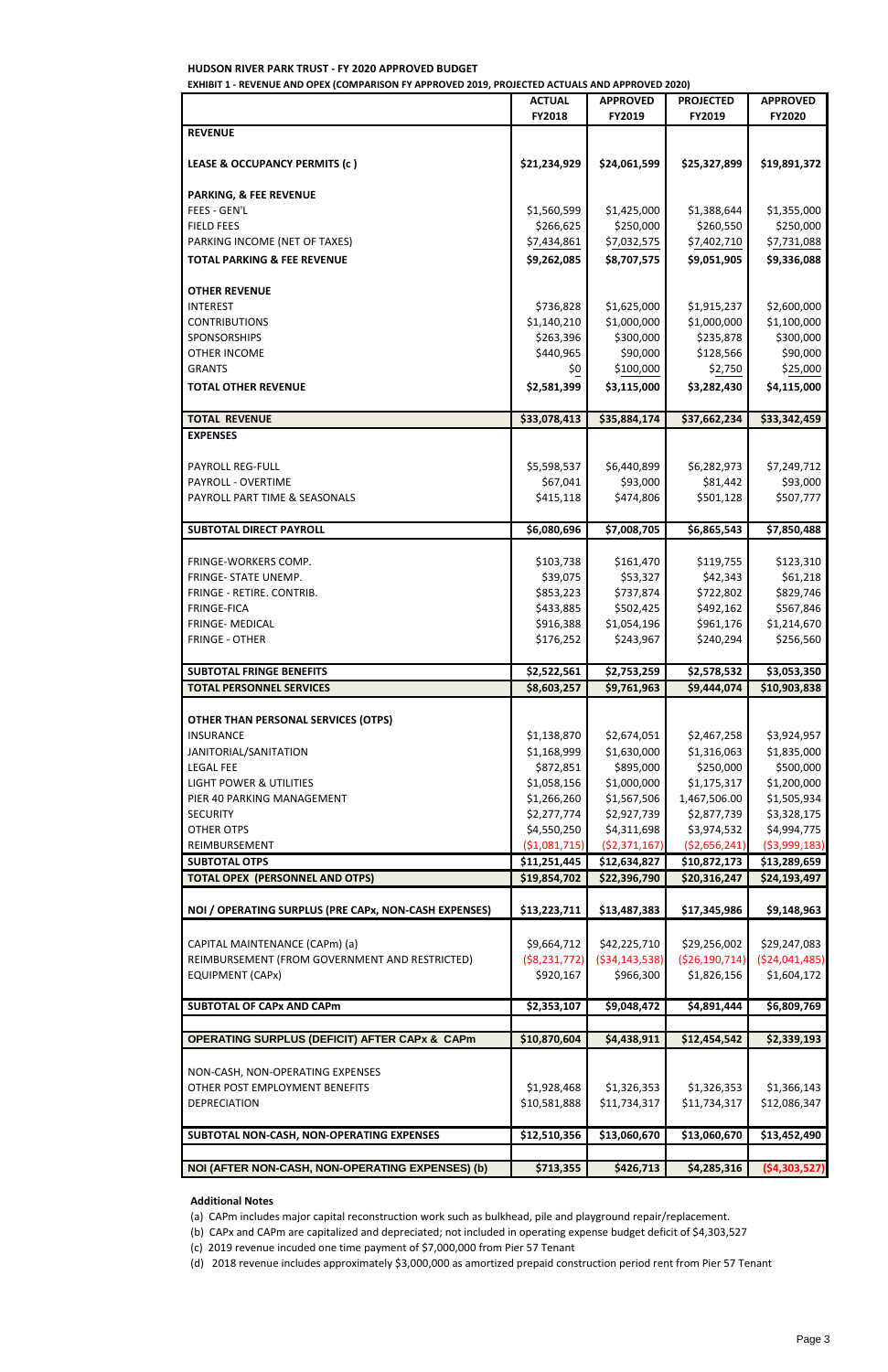**EXHIBIT 2-FUNCTION SUMMARY - 2020 APPROVED BUDGET VS. 2019 APPROVED BUDGET**

| EXHIBIT Z-FUNCTION SUMIMARY -  ZUZU APPROVED BUDGET VS. ZUI9 APPROVED BUDGET |             |                    |                         |                          |               |
|------------------------------------------------------------------------------|-------------|--------------------|-------------------------|--------------------------|---------------|
| <b>HUDSON RIVER PARK</b>                                                     |             | <b>PROJECTION</b>  | <b>APPROVED</b>         | <b>APPROVED</b>          | % Change      |
| <b>FISCAL SUMMARY</b>                                                        | <b>Note</b> | 2019 FY            | 2019 FY Budget          | 2020 FY Budget           | <b>Budget</b> |
| <b>OPERATING REVENUE</b>                                                     | 1           | \$37,662,234       | \$35,884,174            | \$33,342,459             | $-7%$         |
|                                                                              |             |                    |                         |                          |               |
| <b>DIRECT PARK OPERATIONS</b>                                                |             |                    |                         |                          |               |
| <b>EDUCATION AND PARK PROGRAMS</b>                                           |             | \$2,040,160        | \$2,290,708             | \$2,325,533              | 2%            |
| <b>GROUNDS, FACILITIES &amp; CAPITAL PLANT</b>                               |             | \$6,251,264        | \$6,293,707             | \$7,306,454              | 16%           |
| <b>SECURITY</b>                                                              |             | \$2,877,739        | \$2,927,739             | \$3,328,175              | 14%           |
| SANITATION                                                                   |             | \$1,316,063        | \$1,630,000             | \$1,835,000              | 13%           |
| <b>UTILITIES</b>                                                             |             | \$1,175,317        | \$1,000,000             | \$1,200,000              | 20%           |
| <b>INSURANCE</b>                                                             |             | \$2,467,258        | \$2,674,051             | \$3,924,957              | 47%           |
| <b>TOTAL DIRECT PARK OPERATIONS</b>                                          |             | \$16,127,800       | \$16,816,206            | \$19,920,119             | 18%           |
| <b>PARKING OPERATIONS</b>                                                    |             | \$1,568,256        | \$1,670,756             | \$1,609,184              | $-4%$         |
| <b>ADMIN, SUPPORT &amp; OH</b>                                               |             | \$5,276,433        | \$6,280,996             | 6,663,376                | 6%            |
| <b>REIMBURSEABLE EXPENSES</b>                                                |             | (\$2,656,241)      | (\$2,371,167)           | (\$3,999,183)            |               |
| <b>TOTAL OPERATING (OPEX)</b>                                                | $\mathbf 2$ | \$20,316,247       | \$22,396,791            | \$24,193,497             | 8%            |
|                                                                              |             |                    |                         |                          |               |
| <b>OPERATING SURPLUS (DEFICIT)</b>                                           |             | \$17,345,986       | \$13,487,383            | \$9,148,963              | $-32%$        |
|                                                                              |             |                    |                         |                          |               |
| <b>CAPx AND CAPm</b>                                                         | 3           | \$4,891,444        | \$9,048,472             | \$6,809,769              | $-25%$        |
| <b>ANNUAL SURPLUS (DEFICIT)</b>                                              |             | \$12,454,542       | \$4,438,911             | \$2,339,193              |               |
|                                                                              |             |                    |                         |                          |               |
| <b>NON OPERATING EXPENSE</b>                                                 | 4           | \$13,060,670       | \$13,060,670            | \$13,452,490             | 3%            |
| NOI (AFTER NON CASH TRANSACTIONS)(a)                                         | 5           | \$4,285,316        | \$426,713               | ( \$4,303,527]           |               |
|                                                                              |             |                    |                         |                          |               |
| <b>Notes</b>                                                                 |             |                    |                         |                          |               |
|                                                                              |             | 2019 FY Projection | 2019 FY Budget          | 2020 FY Budget           | % Change      |
| 1 - Included in Operating Revenue                                            |             |                    |                         |                          |               |
|                                                                              |             |                    |                         |                          |               |
|                                                                              |             |                    |                         |                          |               |
| Lease and Occupancy Permits                                                  |             | \$25,327,899       | \$24,061,599            | \$19,891,372             | $-17%$        |
| Parking                                                                      |             | \$7,402,710        | \$7,032,575             | \$7,731,088              | 10%           |
| Fees                                                                         |             | \$1,649,194        | \$1,675,000             | \$1,605,000              | $-4%$         |
| Contributions                                                                |             | \$1,000,000        | \$1,000,000             | \$1,100,000              | 10%           |
| Other                                                                        |             | \$2,282,430        | \$2,115,000             | \$3,015,000              | 43%           |
| 2 - Included in OPEX                                                         |             |                    |                         |                          |               |
| Payroll                                                                      |             | \$6,865,543        | \$7,008,705             | \$7,850,488              | 12%           |
| <b>Fringe Benefits</b>                                                       |             | \$2,578,532        | \$2,753,259             | \$3,053,350              | 11%           |
| <b>Total Personnel</b>                                                       |             | \$9,444,074        | $\overline{$9,761,963}$ | $\overline{$}10,903,838$ | 12%           |
|                                                                              |             |                    |                         |                          |               |
| <b>Full Time Permanent Employees</b>                                         |             | 76                 | 77                      | 82                       | 6%            |
|                                                                              |             |                    |                         |                          |               |
|                                                                              |             |                    |                         |                          |               |
| 3 - Included in CAPM (net of reimbursements)                                 |             |                    |                         |                          |               |
| Equipment (Incl replacements)                                                |             | \$1,826,156        | \$966,300               | \$1,604,172              | 66%           |
| <b>Upland and Park Piers</b>                                                 |             | \$7,809,907        | \$7,447,597             | \$4,738,764              | $-36%$        |
| <b>Marine Structures</b>                                                     |             | \$6,750,682        | \$15,732,943            | \$6,062,980              | $-61%$        |
| Pier 40                                                                      |             | \$14,695,413       | \$19,045,170            | \$18,445,339             | $-3%$         |
| Reimbursable expense                                                         |             | (\$26,190,714)     | (\$34,143,538)          | (\$24,041,485)           |               |
|                                                                              |             |                    |                         |                          |               |
| 4 - Non operating cost                                                       |             |                    |                         |                          |               |
| Other Post Employment Benefits                                               |             | \$1,326,353        | \$1,326,353             | \$1,366,143              | 3%            |
| Depreciation (CAPx and CAPm)                                                 |             | \$11,734,317       | \$11,734,317            | \$12,086,347             | 3%            |
| Total non operating cost                                                     |             | \$13,060,670       | \$13,060,670            | \$13,452,490             | 3%            |
|                                                                              |             |                    |                         |                          |               |
| 5- Annual Surplus (Deficit)                                                  |             |                    |                         |                          |               |
| <b>Additional Notes</b>                                                      |             |                    |                         |                          |               |
| <b>Operating Surplus (Deficit)</b>                                           |             | \$17,345,986       | \$13,487,383            | \$9,148,963              | $-32%$        |
| Non operating cost                                                           |             | (\$13,060,670)     | (\$13,060,670)          | (\$13,452,490)           | 3%            |
|                                                                              |             | \$4,285,316        | \$426,713               | (\$4,303,527)            | $-1109%$      |
|                                                                              |             |                    |                         |                          |               |
|                                                                              |             |                    |                         |                          |               |

 **Additional Notes** 

(a) CAPx and CAPm are capitalized and depreciated; not included in operating expense budget deficit of \$4,303,527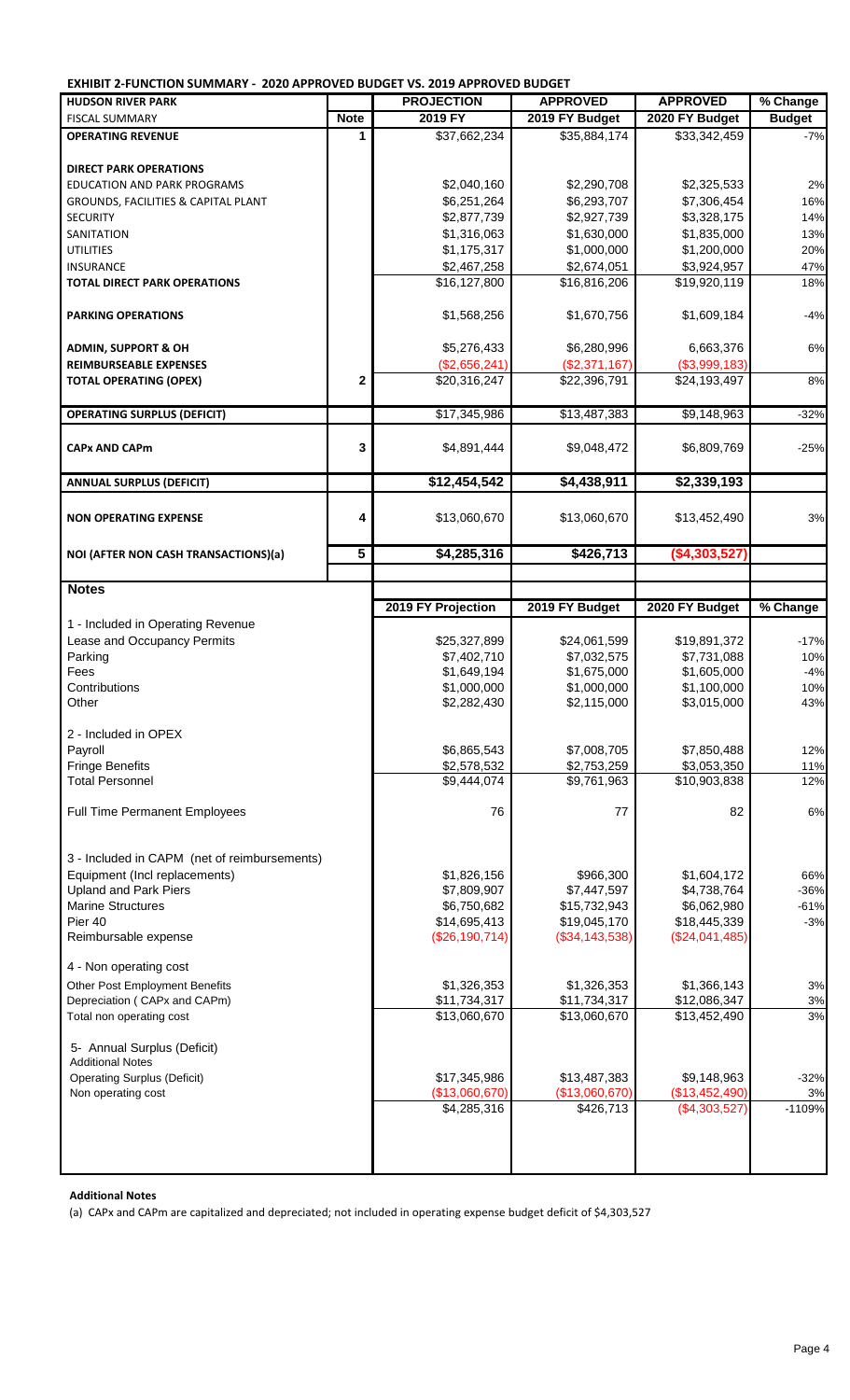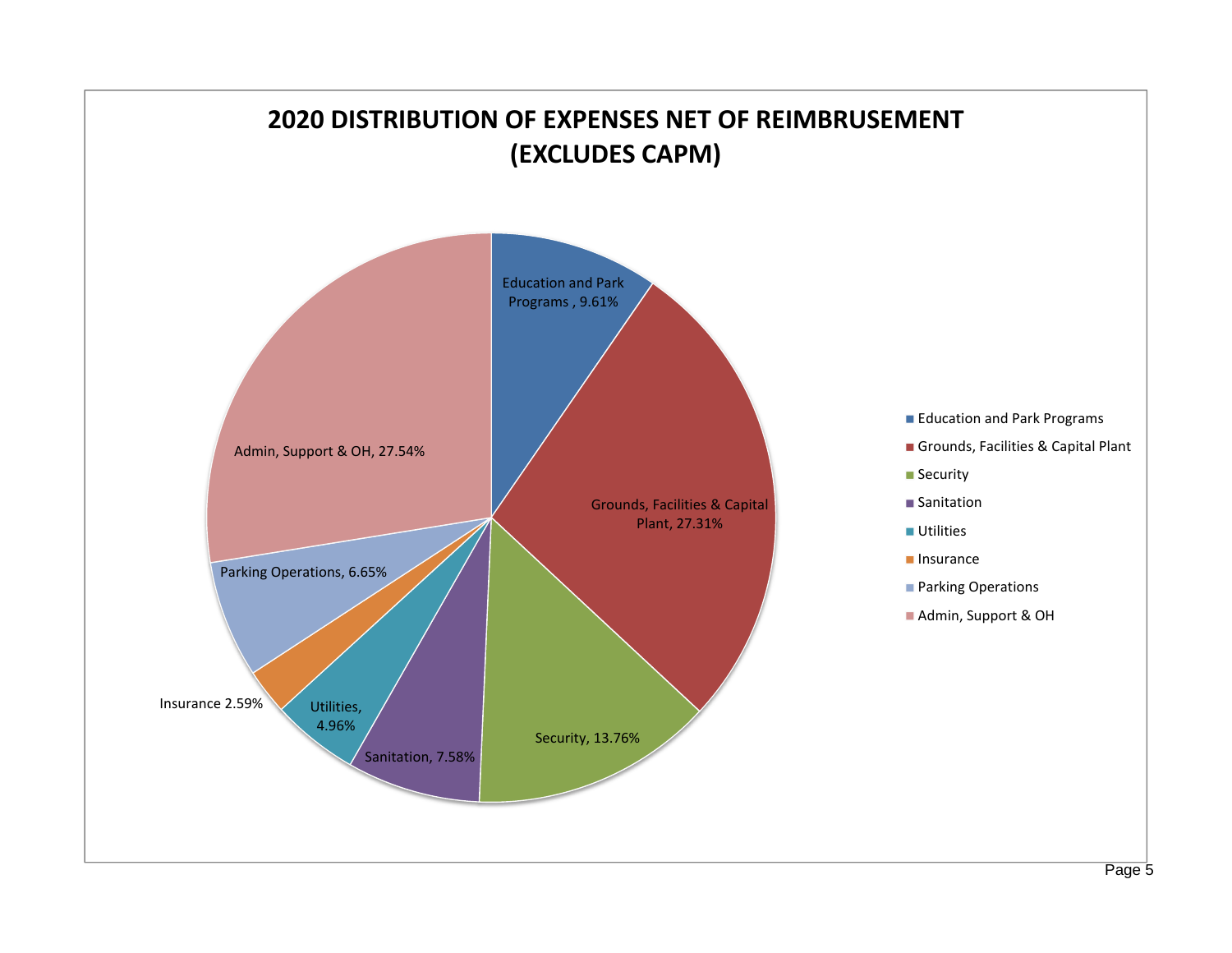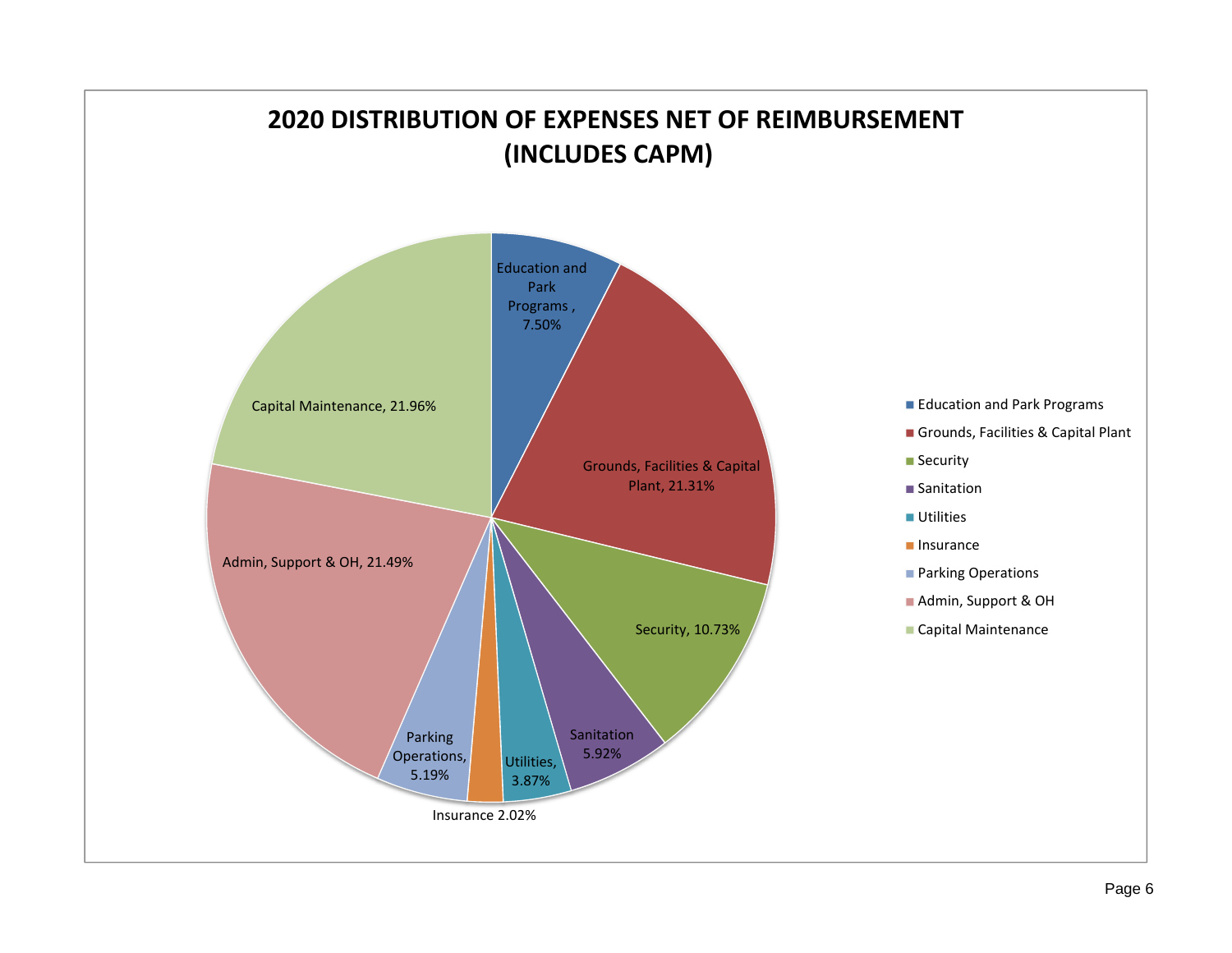#### **HUDSON RIVER PARK TRUST - FY 2020**

# **EXHIBIT 3 - BUDGET SUMMARY (COMPARISON FY 2020 APPROVED VS FY 2019**

| <b>APPROVED)</b>                                     | <b>APPROVED</b> | <b>APPROVED</b>   |                | <b>PCT</b>    |
|------------------------------------------------------|-----------------|-------------------|----------------|---------------|
|                                                      | <b>BUDGET</b>   | <b>BUDGET</b>     | <b>CHANGE</b>  | <b>CHANGE</b> |
|                                                      | FY 2020         | FY 2019           |                |               |
| <b>OPERATING REVENUE (see Exhibit 4)</b>             |                 |                   |                |               |
| TOTAL LEASE, OCCUPANCY, FEES AND PARKING             | \$29,227,459    | \$32,769,175      | ( \$3,541,715) | $-11%$        |
| <b>TOTAL OTHER REVENUE</b>                           | \$4,115,000     | \$3,115,000       | \$1,000,000    | 32%           |
| <b>TOTAL OPERATING REVENUE</b>                       | \$33,342,459    | \$35,884,175      | ( \$2,541,715) | $-7%$         |
|                                                      |                 |                   |                |               |
| <b>PERSONNEL EXPENSES (see Exhibit 5)</b>            |                 |                   |                |               |
| <b>PAYROLL</b>                                       | \$7,850,488     | \$7,008,705       | \$841,784      | 12%           |
| <b>FRINGE BENEFITS</b>                               | \$3,053,350     | \$2,753,259       | \$300,091      | 11%           |
| <b>TOTAL PERSONNEL</b>                               | \$10,903,838    | \$9,761,963       | \$1,141,875    | 12%           |
|                                                      |                 |                   |                |               |
| OTHER THAN PERSONAL SERVICES (see Exhibit 6 & 8) (a) | \$13,289,659    | \$12,634,827      | \$654,832      | 5%            |
|                                                      |                 |                   |                |               |
| <b>OPERATING INCOME (LOSS)</b>                       | \$9,148,963     | \$13,487,384      | (54, 338, 422) | $-32%$        |
| <b>CAPITAL EXPENSES (see Exhibit 7)</b>              |                 |                   |                |               |
| CAPITAL EXPENSES - EQUIPMENT                         | \$1,604,172     | \$966,300         | \$637,872      | 66%           |
| CAPITAL MAINTENANCE - UPLAND AND PARK PIERS          | \$4,738,764     | \$7,447,597       | (52,708,832)   | $-36%$        |
| <b>CAPITAL MAINTENANCE - MARINE</b>                  | \$6,062,980     | \$15,732,943      | ( \$9,669,963) | $-61%$        |
| CAPITAL MAINTENANCE & IMPROVEMENTS- PIER 40          | \$18,445,339    | \$19,045,170      | (5599, 831)    | $-3%$         |
| REIMBURSEABLE EXPENSE                                | ( \$24,041,485) | ( \$34, 143, 538) | \$10,102,053   | N/A           |
| TOTAL CAPITAL EXPENSES AND CAPITAL MAINTENANCE       | \$6,809,769     | \$9,048,472       | (52, 238, 702) | $-25%$        |
|                                                      |                 |                   |                |               |
| <b>TOTAL OPEX AND CAPEX</b>                          | \$31,003,266    | \$31,445,262      | ( \$441, 996)  | $-1%$         |
| <b>OPERATING INCOME LESS CAPEX</b>                   | \$2,339,193     | \$4,438,912       | ( \$2,099,719) | $-47%$        |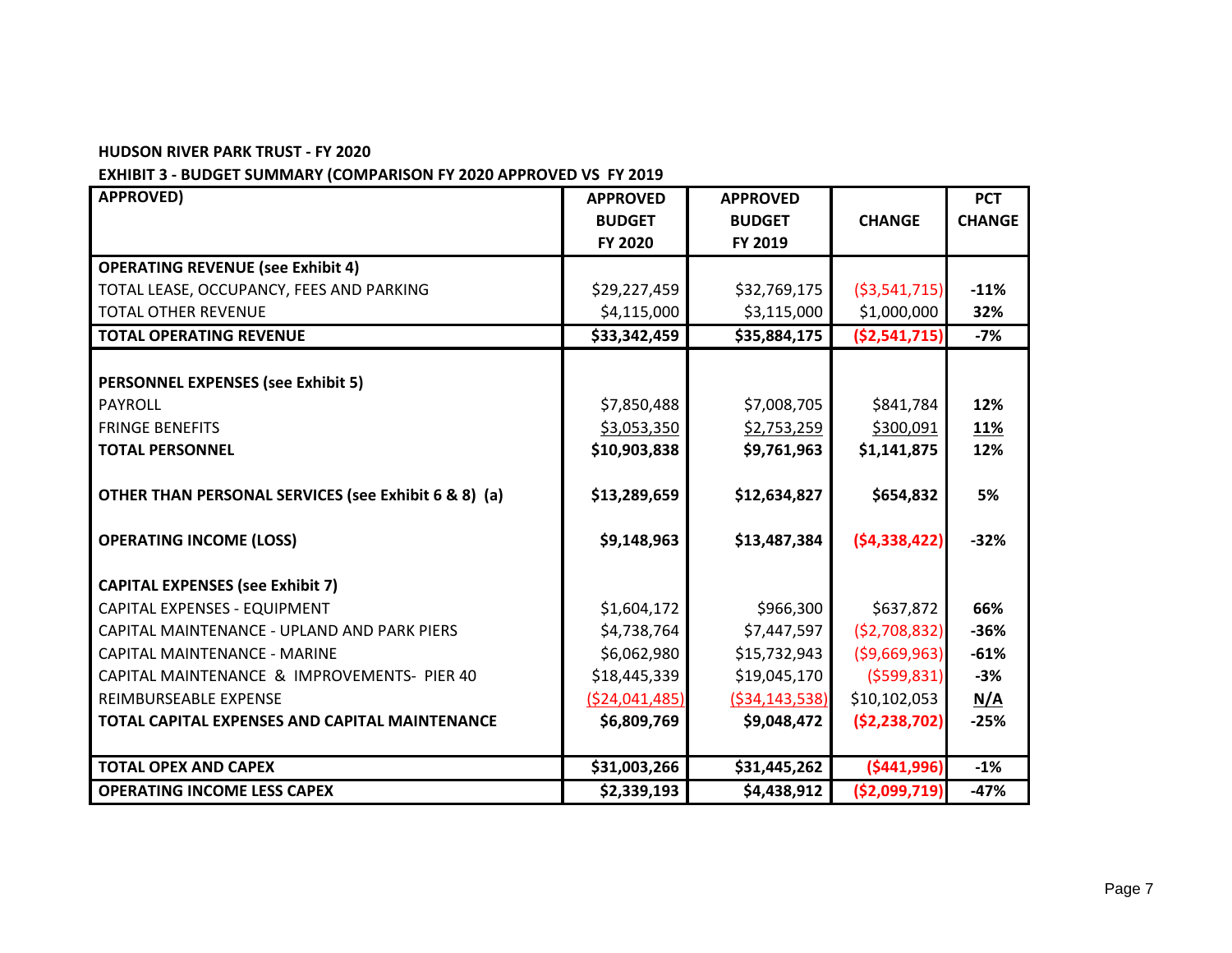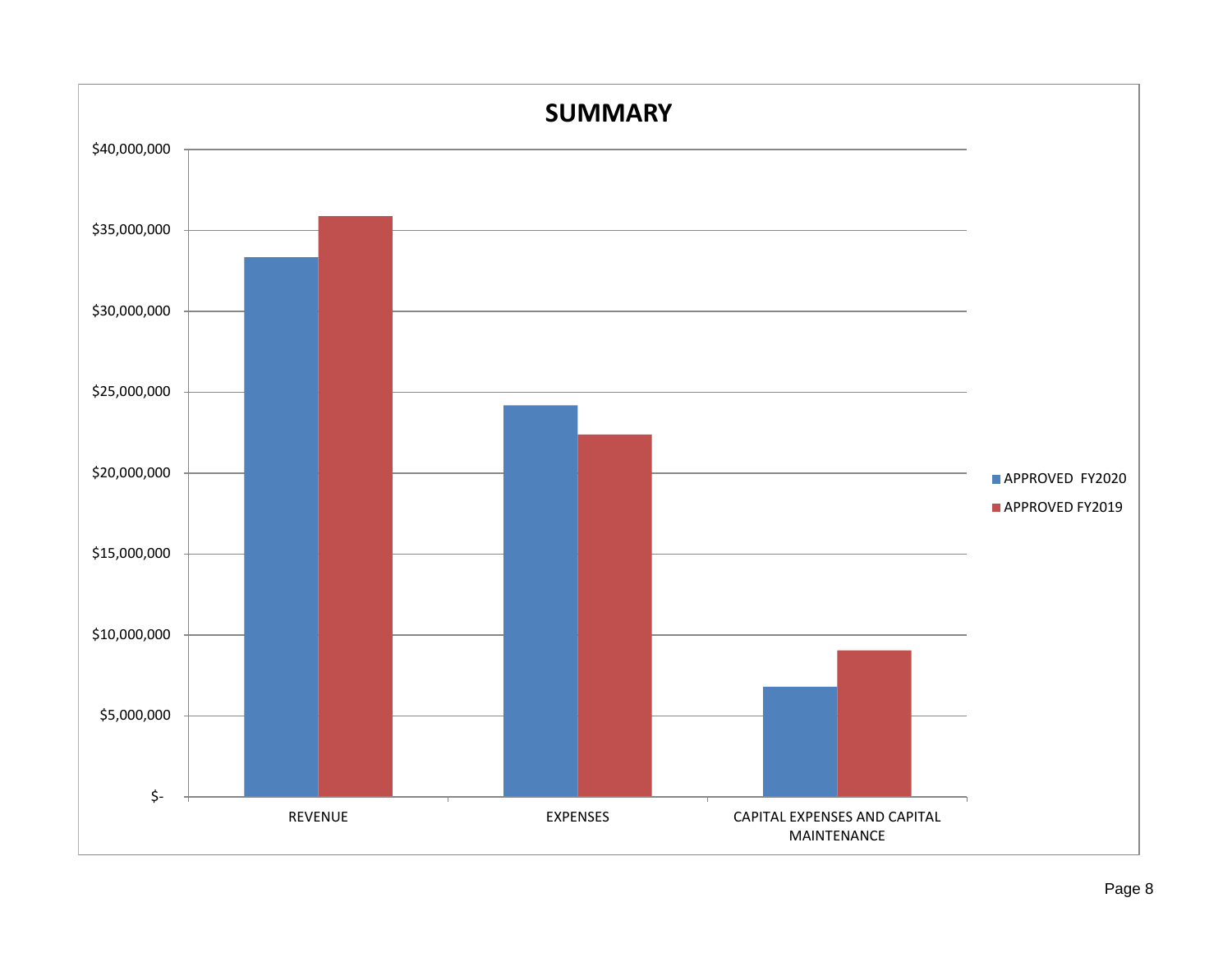#### **HUDSON RIVER PARK TRUST - FY 2020**

# **EXHIBIT 4 - REVENUE (COMPARISON FY 2020 APPROVED VS FY 2019 APPROVED)**

|                                      | <b>APPROVED</b> | <b>APPROVED</b> | \$             | %             |
|--------------------------------------|-----------------|-----------------|----------------|---------------|
|                                      | <b>FY 2020</b>  | FY 2019         | <b>CHANGE</b>  | <b>CHANGE</b> |
| <b>LEASE &amp; OCCUPANCY PERMITS</b> | \$19,891,372    | \$24,061,599    | (54, 170, 227) | $-17%$        |
|                                      |                 |                 |                |               |
| <b>PARKING, &amp; FEE REVENUE</b>    |                 |                 |                |               |
| <b>FEES - GEN'L</b>                  | \$1,355,000     | \$1,425,000     | (570,000)      | $-5%$         |
| <b>FIELD FEES</b>                    | \$250,000       | \$250,000       | \$0            | 0%            |
| PARKING INCOME (NET OF TAXES)        | \$7,731,088     | \$7,032,575     | \$698,513      | <u>10%</u>    |
| <b>PARKING &amp; FEE REVENUE</b>     | \$9,336,088     | \$8,707,575     | \$628,513      | 7%            |
|                                      |                 |                 |                |               |
| <b>OTHER REVENUE</b>                 |                 |                 |                |               |
| <b>INTEREST</b>                      | \$2,600,000     | \$1,625,000     | \$975,000      | 60%           |
| <b>CONTRIBUTIONS</b>                 | \$1,100,000     | \$1,000,000     | \$100,000      | 10%           |
| <b>SPONSORSHIPS</b>                  | \$300,000       | \$300,000       | \$0            | 0%            |
| <b>OTHER INCOME</b>                  | \$90,000        | \$90,000        | \$0            | 0%            |
| <b>GRANTS</b>                        | \$25,000        | \$100,000       | (575,000)      | $-75%$        |
| <b>TOTAL OTHER REVENUE</b>           | \$4,115,000     | \$3,115,000     | \$1,000,000    | 32%           |
|                                      |                 |                 |                |               |
| <b>TOTAL REVENUE</b>                 | \$33,342,459    | \$35,884,174    | ( \$2,541,714) | $-7%$         |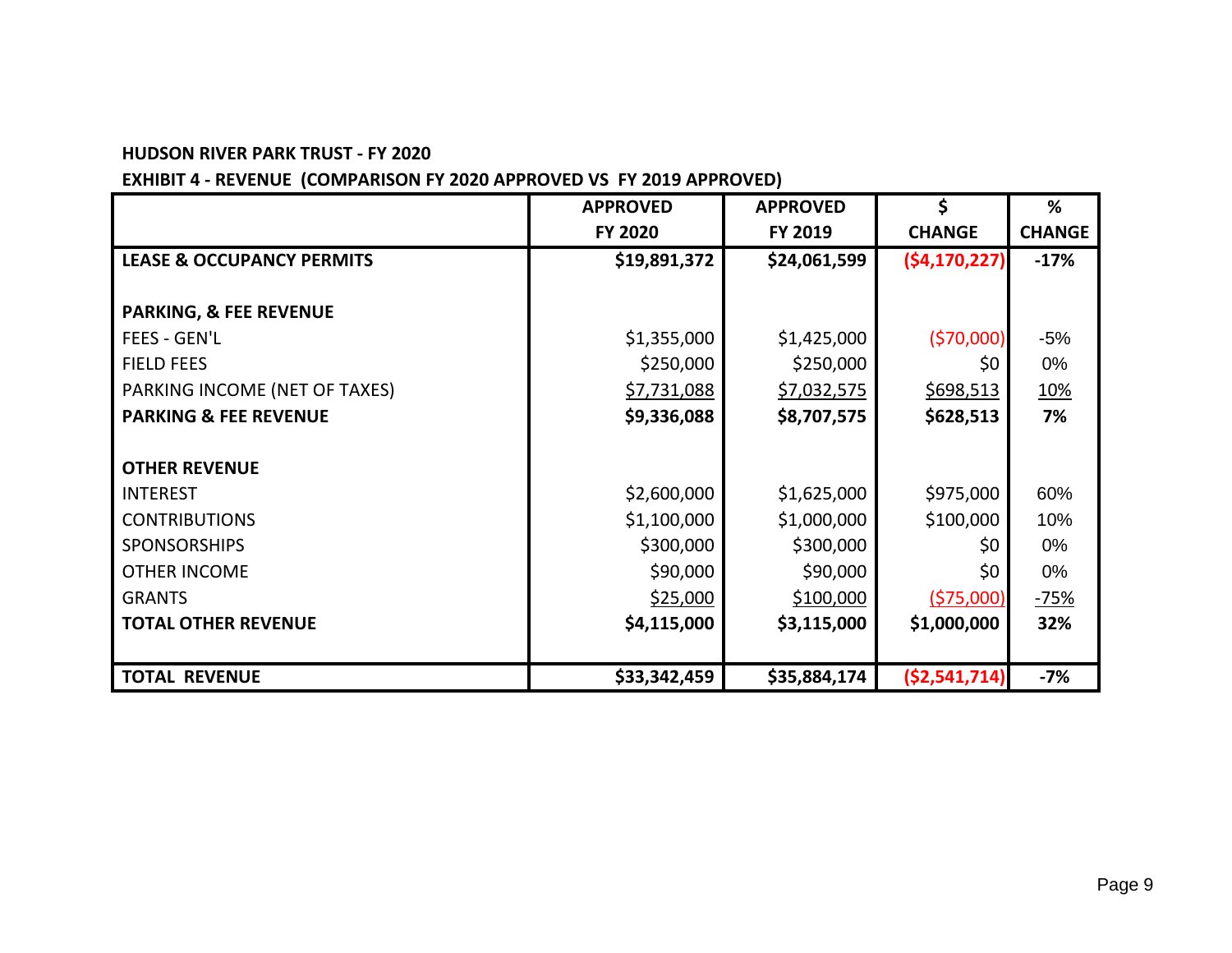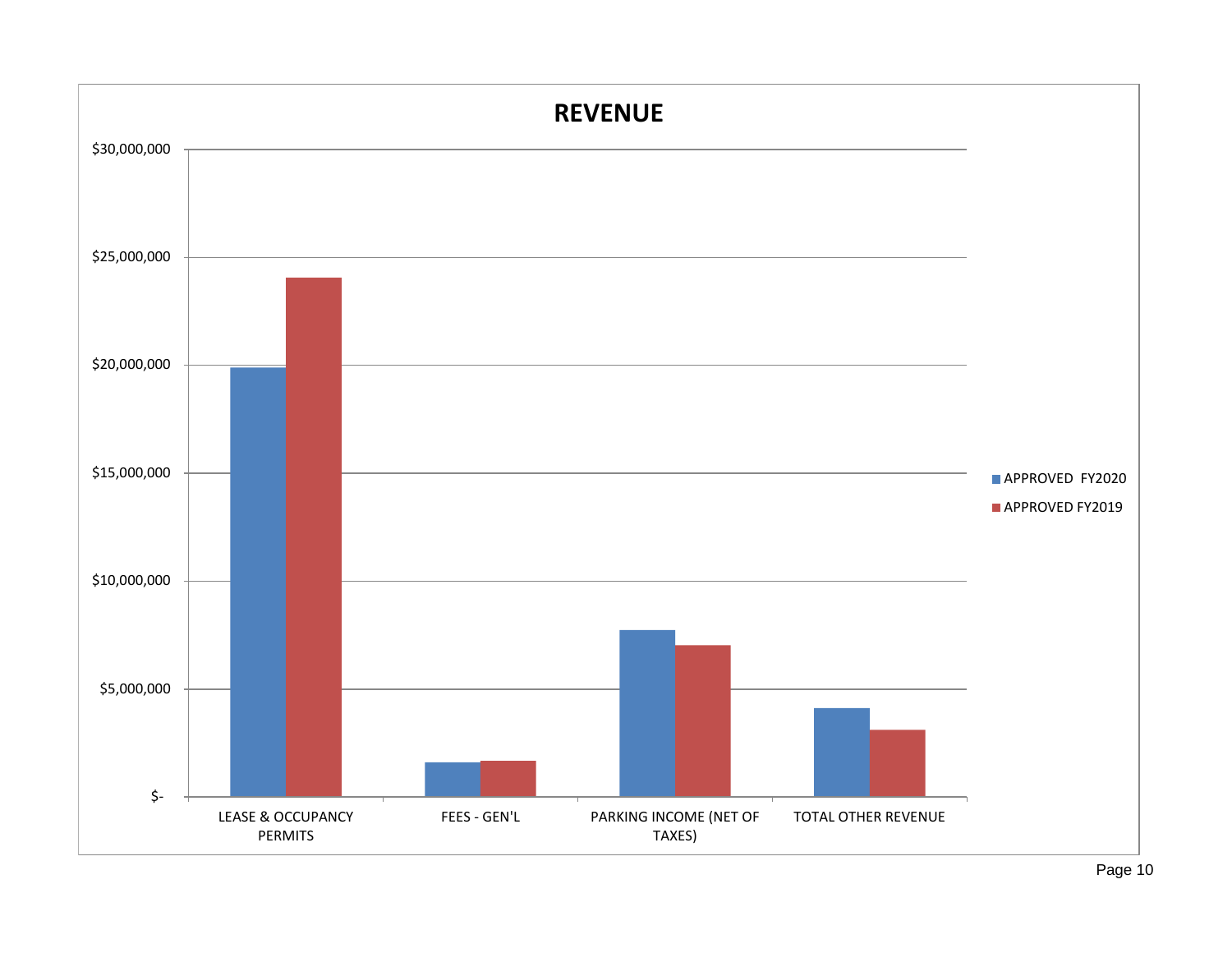# **HUDSON RIVER PARK TRUST - FY 2020**

**EXHIBIT 5 - PERSONNEL SERVICES (COMPARISON FY2020 APPROVED VS FY2019 APPROVED)**

|                                 | <b>APPROVED</b> | <b>APPROVED</b> | \$            | <b>PCT</b>    |
|---------------------------------|-----------------|-----------------|---------------|---------------|
|                                 | <b>FY2020</b>   | <b>FY2019</b>   | <b>CHANGE</b> | <b>CHANGE</b> |
| <b>PAYROLL REG-FULL TIME</b>    | \$7,249,712     | \$6,440,899     | \$808,813     | 13%           |
| <b>PAYROLL - OVERTIME</b>       | \$93,000        | \$93,000        | \$0           | 0%            |
| PAYROLL PART TIME & SEASONALS   | \$507,777       | \$474,806       | \$32,971      | 7%            |
|                                 |                 |                 |               |               |
| <b>SUBTOTAL PAYROLL</b>         | \$7,850,488     | \$7,008,705     | \$841,784     | 12%           |
|                                 |                 |                 |               |               |
| <b>TUITION REIMBURSEMENT</b>    | \$20,000        | \$20,000        | \$0           | 0%            |
| <b>FRINGE-VISION CARE</b>       | \$5,776         | \$5,415         | \$361         | 7%            |
| <b>FRINGE-DENTAL</b>            | \$54,428        | \$54,402        | \$26          | 0%            |
| <b>FRINGE-WORKERS COMP.</b>     | \$123,310       | \$161,470       | (\$38,160)    | $-24%$        |
| <b>FRINGE- STATE UNEMP.</b>     | \$61,218        | \$53,327        | \$7,892       | 15%           |
| <b>FRINGE- DISABILITY</b>       | \$12,100        | \$11,747        | \$353         | 3%            |
| FRINGE - RETIRE. CONTRIB.       | \$829,746       | \$737,874       | \$91,872      | 12%           |
| <b>FRINGE-FICA</b>              | \$567,846       | \$502,425       | \$65,421      | 13%           |
| <b>FRINGE-TRANSIT CHECK</b>     | \$104,400       | \$96,000        | \$8,400       | 9%            |
| <b>FRINGE- MEDICAL</b>          | \$1,214,670     | \$1,054,196     | \$160,474     | 15%           |
| FRINGE - NY METRO - M TAX       | \$56,855        | \$53,402        | \$3,453       | 6%            |
| FRINGE - FLEXIBLE SPENDING      | \$3,000         | \$3,000         | \$0           | 0%            |
|                                 |                 |                 |               |               |
| <b>FRINGE BENEFITS</b>          | \$3,053,350     | \$2,753,259     | \$300,091     | 11%           |
|                                 |                 |                 |               |               |
| <b>TOTAL PERSONNEL SERVICES</b> | \$10,903,838    | \$9,761,963     | \$1,141,875   | 12%           |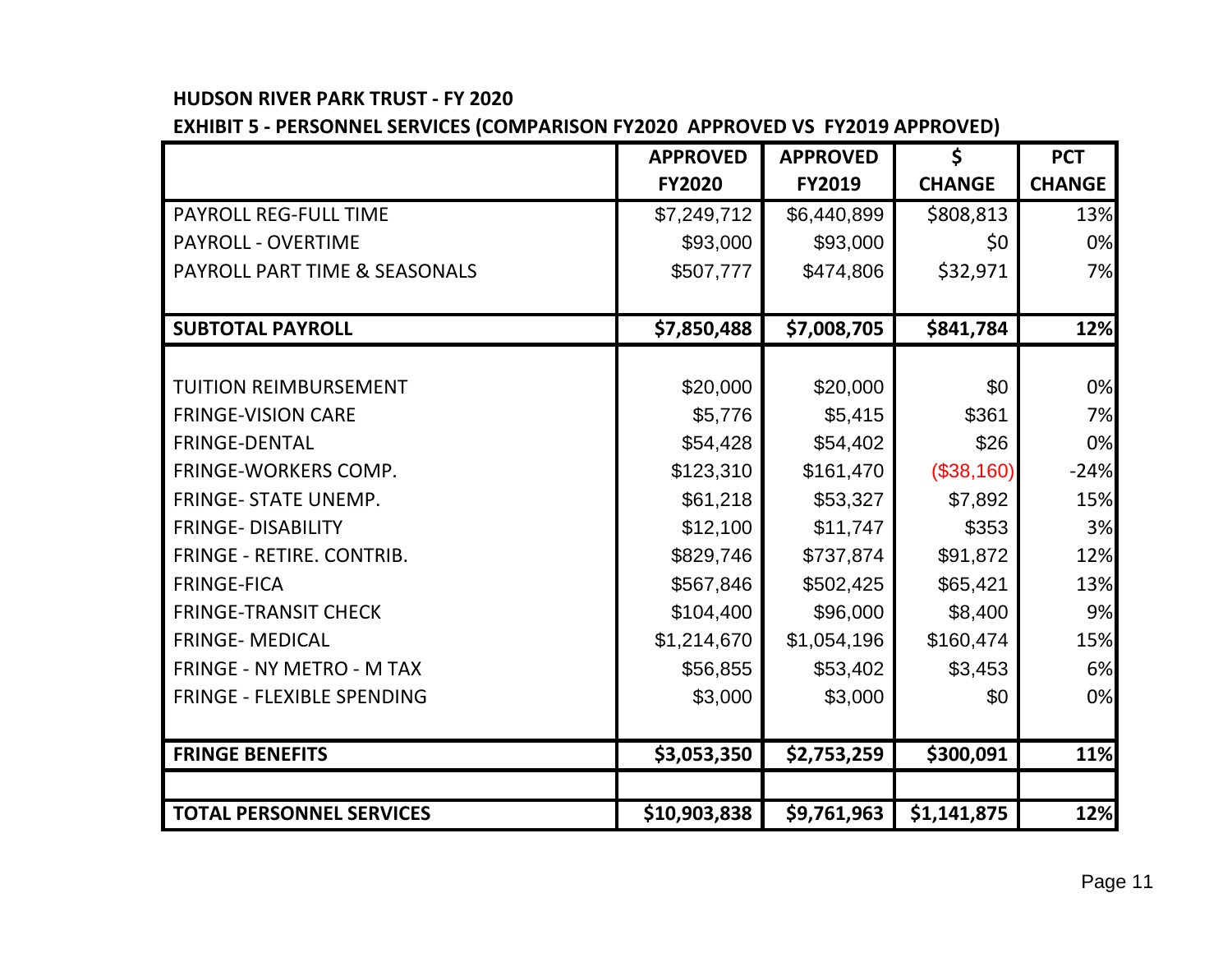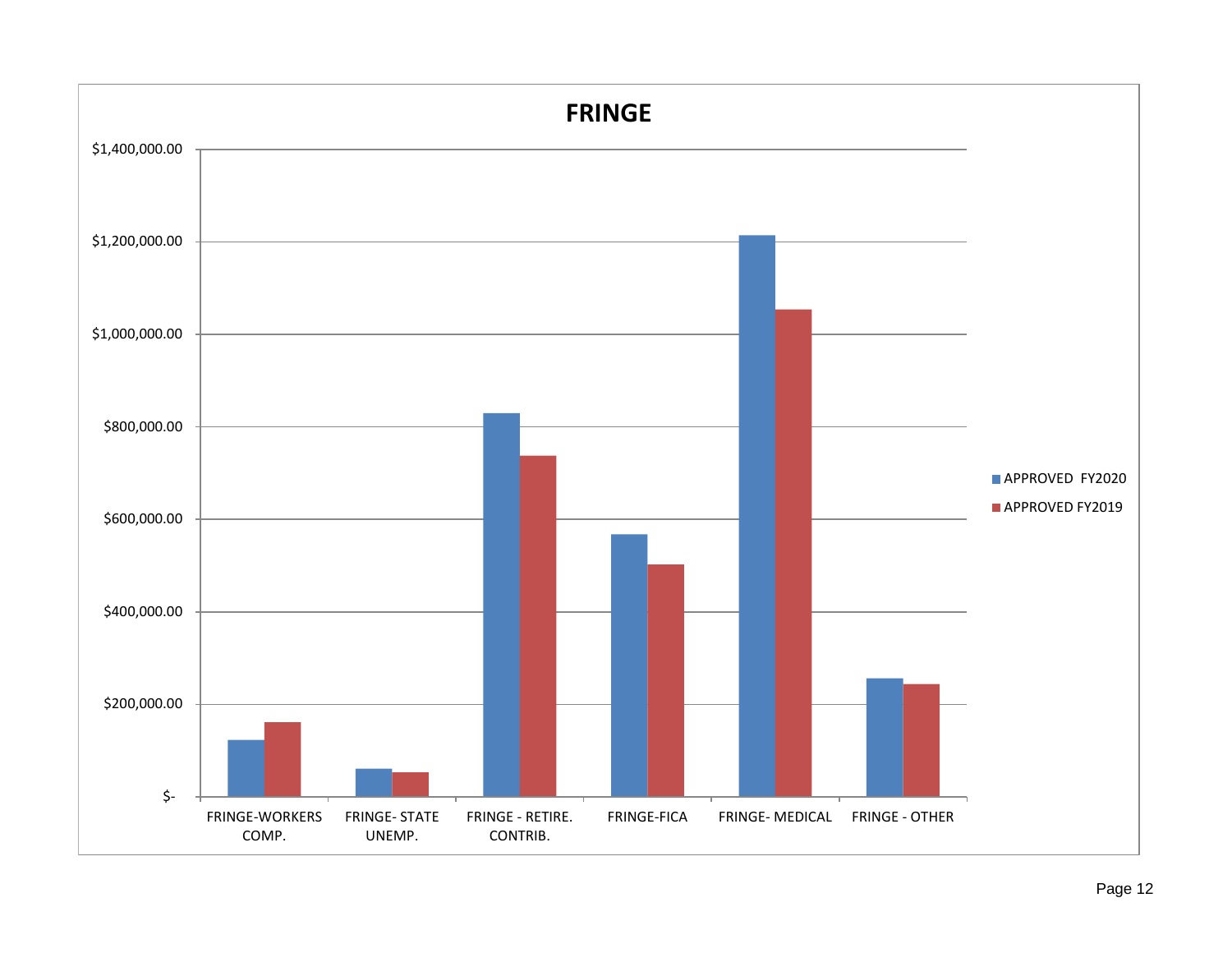**HUDSON RIVER PARK TRUST - FY 2020 EXHIBIT 6 - OTHER THAN PERSONNEL SERVICES (OTPS) (COMPARISON FY 2020 APPROVED BUDGET VS FY 2019 APPROVED)**

|                               | <b>APPROVED</b> | <b>APPROVED</b> | <b>PROJECTED</b>      | <b>BUDGET</b> | <b>PCT</b>    |                                          | <b>APPROVED</b> | <b>APPROVED</b> | <b>PROJECTED</b>      | <b>BUDGET</b> | <b>PCT</b>    |
|-------------------------------|-----------------|-----------------|-----------------------|---------------|---------------|------------------------------------------|-----------------|-----------------|-----------------------|---------------|---------------|
| <b>BUDGET CATEGORY</b>        | <b>FY 2020</b>  | FY 2019         | <b>ACTUAL FY 2019</b> | <b>CHANGE</b> | <b>CHANGE</b> | <b>BUDGET CATEGORY</b>                   | <b>FY 2020</b>  | <b>FY2019</b>   | <b>ACTUAL FY 2019</b> | <b>CHANGE</b> | <b>CHANGE</b> |
| ADVERTISING / PROMOTION       | \$213,500       | \$198,500       | \$163,000             | \$15,000      |               | 8% PAYROLL FEES                          | \$35,000        | \$35,000        | \$35,000              | \$0           | 0%            |
| <b>AUDITING FEE</b>           | \$175,000       | \$175,000       | \$150,000             | \$0           |               | 0% PHOTOGRAPHER                          | \$500           | \$500           | \$0                   | \$0           | 0%            |
| AUTO MTNCE, & GASOLINE        | \$83,500        | \$82,500        | \$68,600              | \$1,000       |               | <b>1% PLANT MATERIALS</b>                | \$62,000        | \$75,000        | \$65,000              | ( \$13,000]   | $-17%$        |
| <b>AUTO SERVICE</b>           | \$25,000        | \$35,000        | \$25,000              | ( \$10,000)   |               | N/A POSTAGE                              | \$20,000        | \$25,000        | \$25,000              | (55,000)      | $-20%$        |
| <b>FUEL</b>                   | \$50,000        | \$50,000        | \$46,725              | \$0           |               | N/A PRINTING & REPRODUCTION              | \$148,176       | \$141,676       | \$137,176             | \$6,500       | 5%            |
| <b>BANK FEES</b>              | \$25,000        | \$5,000         | \$25,000              | \$20,000      |               | 400% REPAIRS & MTNCE - BLDG              | \$80,500        | \$75,000        | \$65,000              | \$5,500       | 7%            |
| <b>BUSINESS MEALS</b>         | \$1,000         | \$750           | \$500                 | \$250         |               | 33% REPAIRS & MTNCE - MARINE             | \$15,000        | \$30,000        | \$25,000              | (\$15,000)    | $-50%$        |
| <b>COMPUTER CONSULTANT</b>    | \$65,000        | \$25,000        | \$25,000              | \$40,000      |               | 160% REPAIRS & MTNCE-EQUIPT              | \$98,800        | \$94,040        | \$70,000              | \$4,760       | 5%            |
| <b>COMPUTER HARDWARE</b>      | \$35,000        | \$39,000        | \$37,500              | (54,000)      |               | -10% REPAIRS & MTNCE- OFFICE             | \$0             | \$0             | \$0                   | \$0           | N/A           |
| <b>COMPUTER SOFTWARE</b>      | \$191,610       | \$255,950       | \$250,000             | ( \$64, 340)  |               | -25% REPAIRS & MTNCE-OTHER               | \$30,000        | \$45,000        | \$36,297              | ( \$15,000]   | $-33%$        |
| <b>EDUCATIONALTRAINING</b>    | \$65,500        | \$47,000        | \$43,500              | \$18,500      | 39%           | REPAIR & MAINT REC FACILITIES            | \$0             | \$10,000        | \$0                   | ( \$10,000]   | N/A           |
| <b>EMPLOYEE RECRUITMENT</b>   | \$12,000        | \$12,000        | \$11,500              | \$0           | 0%            | <b>SECURITY EQUIPMENT</b>                | \$16,600        | \$14,700        | \$11,000              | \$1,900       | N/A           |
| <b>FEES &amp;MEMBERSHIP</b>   | \$13,535        | \$11,500        | \$20,300              | \$2,035       | 18%           | <b>SEMINARS &amp; CONFERENCES</b>        | \$18,250        | \$14,750        | \$12,500              | \$3,500       | 24%           |
| <b>GENERAL CONSULTANT</b>     | \$1,273,319     | \$806,364       | \$591,364             | \$466,955     |               | 58% SIGNS & BANNERS                      | \$110,000       | \$110,000       | \$85,000              | \$0           | 0%            |
| <b>INTERNET</b>               | \$53,045        | \$53,045        | \$53,045              | \$0           | በ%            | <b>SUBSCRIPTION</b>                      | \$44,980        | \$43,996        | \$38,300              | \$984         | 2%            |
| <b>INVESTMENT FEES</b>        | \$104,000       | \$104,000       | \$17,333              | \$0           |               | N/A SUPPLIES                             | \$153,250       | \$142,250       | \$172,525             | \$11,000      | 8%            |
| LANDSCAPING                   | \$33,000        | \$33,000        | \$22,500              | \$0           |               | TELEPHONE EQUIP/ACCESSORIES              | \$36,000        | \$36,000        | \$15,000              | \$0           | 0%            |
| <b>LEASE EQUIPMENT/RENTAL</b> | \$96,000        | \$74,100        | \$120,225             | \$21,900      |               | 30% TELEPHONE& ELECTRONIC COMMUNICATIONS | \$112,390       | \$129,568       | \$130,068             | (517, 178)    | $-13%$        |
| <b>TRAVEL</b>                 | \$18,250        | \$18,750        | \$14,426              | (5500)        |               | -3% TOOLS                                | \$13,500        | \$13,750        | \$12,735              | (5250)        | $-2%$         |
| <b>MEETING EXPENSES</b>       | \$10,000        | \$6,500         | \$5,500               | \$3,500       |               | 54% TOOLS REPAIR                         | \$1,500         | \$1,800         | \$750                 | ( \$300)      | N/A           |
| MISC EXPENSE                  | \$10,000        | \$10,000        | \$2,500               | \$0           |               | <b>TRAFIC CONTROL EQUIPMENT</b>          | \$4,000         | \$5,000         | \$10,000              | (51,000)      | N/A           |
| <b>MOVIES</b>                 | \$25,000        | \$25,000        | \$24,000              | \$0           | 0%            | <b>UNIFORM</b>                           | \$63,260        | \$80,010        | \$77,850              | (\$16,750)    | $-21%$        |
| OFFICE SUPPLY                 | \$50,000        | \$50,000        | \$45,000              | \$0           |               | <b>VOLUNTEER EXPENSE</b>                 | \$2,500         | \$2,500         | \$4,500               | \$0           | N/A           |
| <b>OTHER EXPENSES</b>         | \$2,850         | \$11,850        | \$13,344              | (59,000)      | $-76%$        |                                          |                 |                 |                       |               |               |
| OTHER OUTSIDE SERVICES        | \$1,267,360     | \$1,042,049     | \$1,156,285           | \$225,311     | 22%           |                                          |                 |                 |                       |               |               |
| <b>OVERNIGHT MAIL</b>         | \$30,100        | \$14,300        | \$13,682              | \$15,800      | 110%          |                                          |                 |                 |                       |               |               |
|                               |                 |                 |                       |               |               | <b>TOTAL OTPS</b>                        | \$4,994,775     | \$4,311,698     | \$3,974,532           | \$683,077     | 16%           |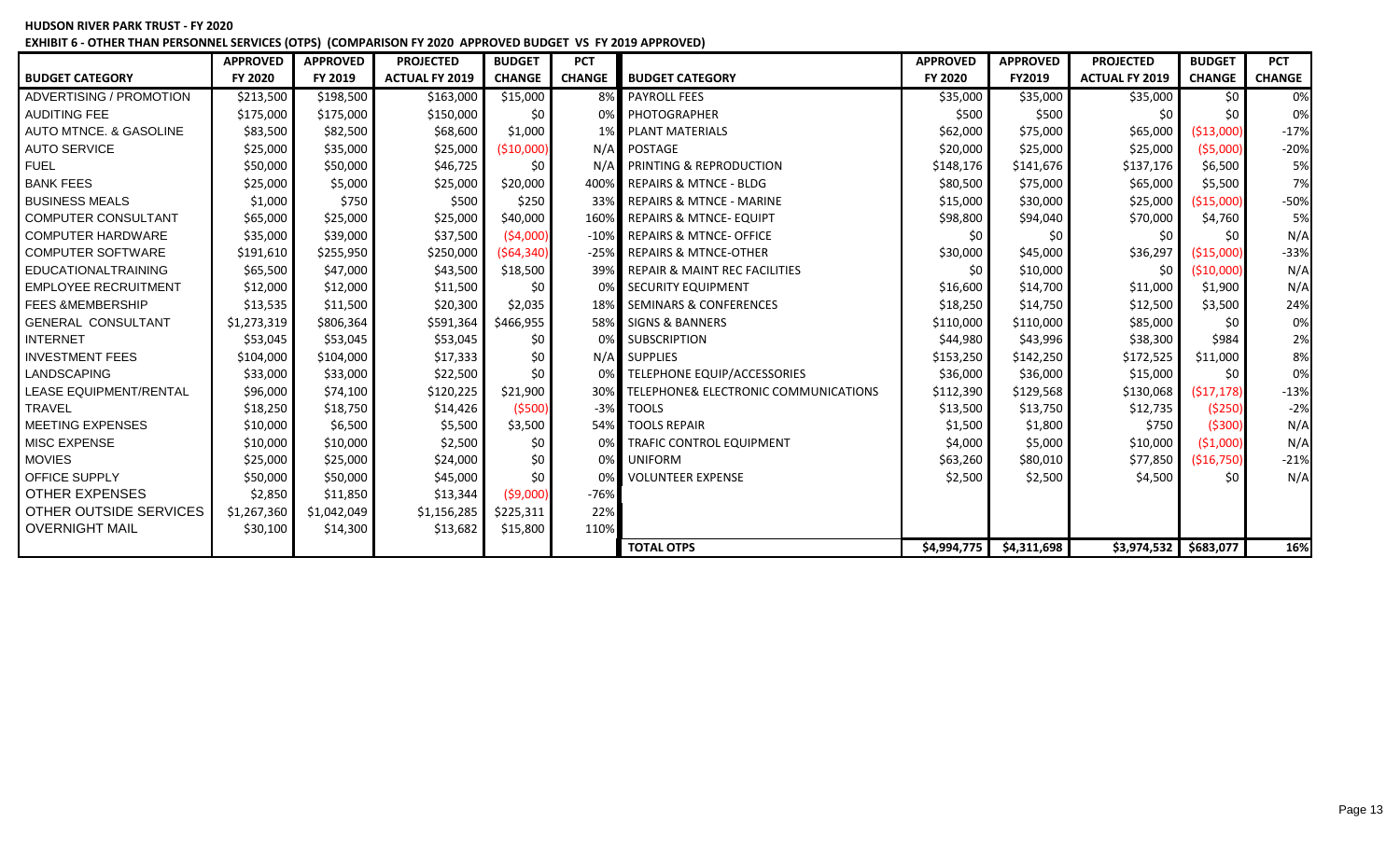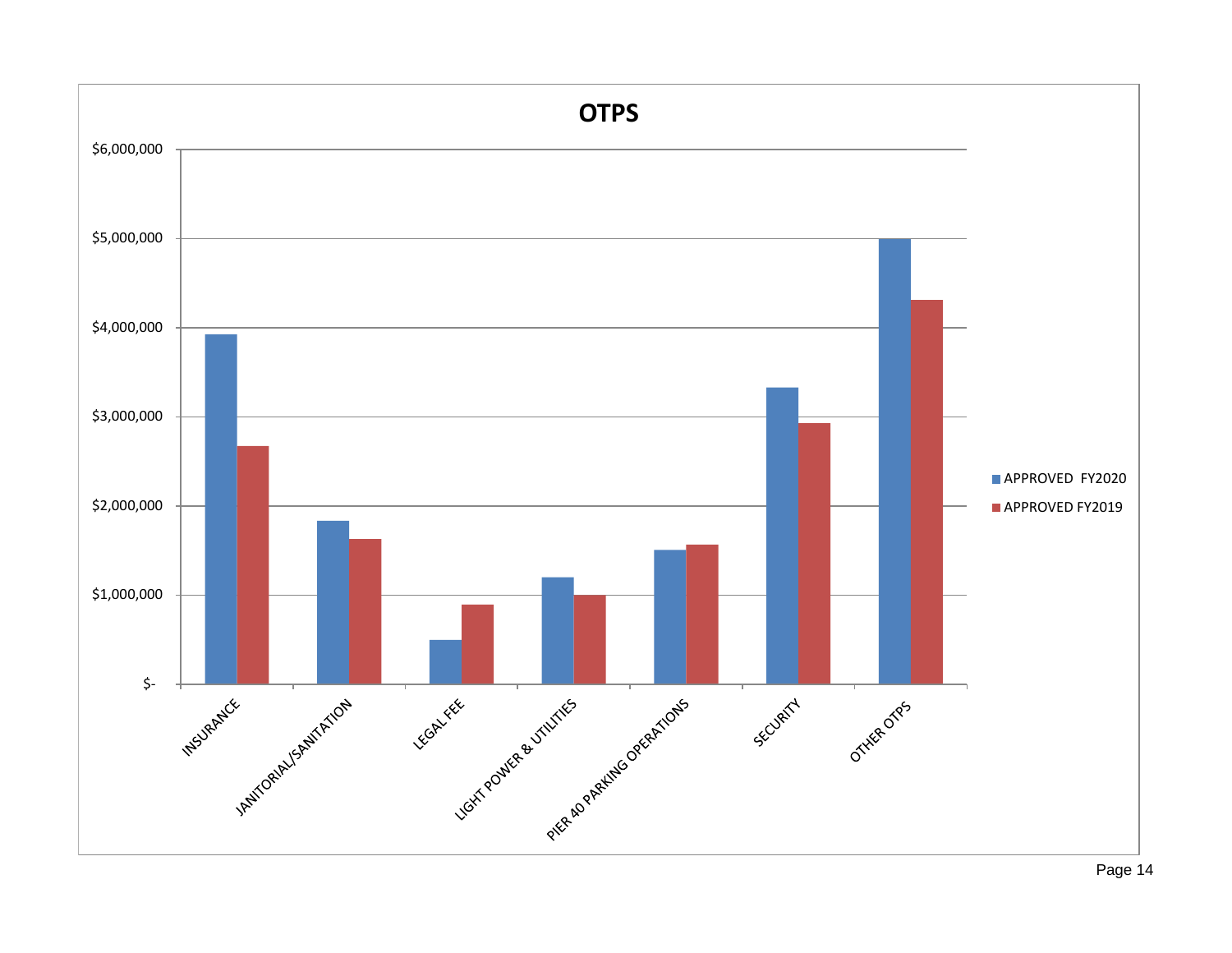#### **HUDSON RIVER PARK TRUST -FY 2020 EXHIBIT 7 - CAPITAL EXPENSES & CAPITAL MAINTENANCE FY 2020 APPROVED**

| <b>Capital Equipment &amp; Other</b>               |             | <b>Capital Maintenance Marine</b>                      |              |
|----------------------------------------------------|-------------|--------------------------------------------------------|--------------|
| MIS Equipment                                      | \$10,000    |                                                        |              |
| IT Hardware & Software                             | \$268,100   | Reconstruction                                         | \$5,307,980  |
| <b>Security Cameras</b>                            | \$545,000   | Inspections                                            | \$400,000    |
| Vehicles & Equipment Other                         | \$781,072   | Repairs                                                | \$355,000    |
| Subtotal                                           | \$1,604,172 | Subtotal                                               | \$6,062,980  |
|                                                    |             |                                                        |              |
| <b>Capital Maintenance - Upland Park and Piers</b> |             | Capital Maintenance & Improvements- Buildings Pier 40* |              |
| <b>Playground Repairs</b>                          | \$350,000   |                                                        |              |
| Reconstruction                                     | \$944,000   | Pile Repair                                            | \$16,316,341 |
| Bldg, Plumbing, Utility Repairs                    | \$150,000   | <b>Fire Protection</b>                                 | \$50,000     |
| Fencing & Railing                                  | \$250,000   | <b>HVAC</b>                                            | \$35,000     |
| Paving                                             | \$2,164,764 | Exterior                                               | \$670,000    |
| Grounds, Other                                     | 880,000     | <b>Building Other</b>                                  | 1,373,998    |
| Subtotal                                           | \$4,738,764 | Subtotal                                               | \$18,445,339 |
|                                                    |             |                                                        |              |
|                                                    |             |                                                        |              |
|                                                    |             | <b>Total Capital Maintenance &amp; Equipment</b>       | \$30,851,254 |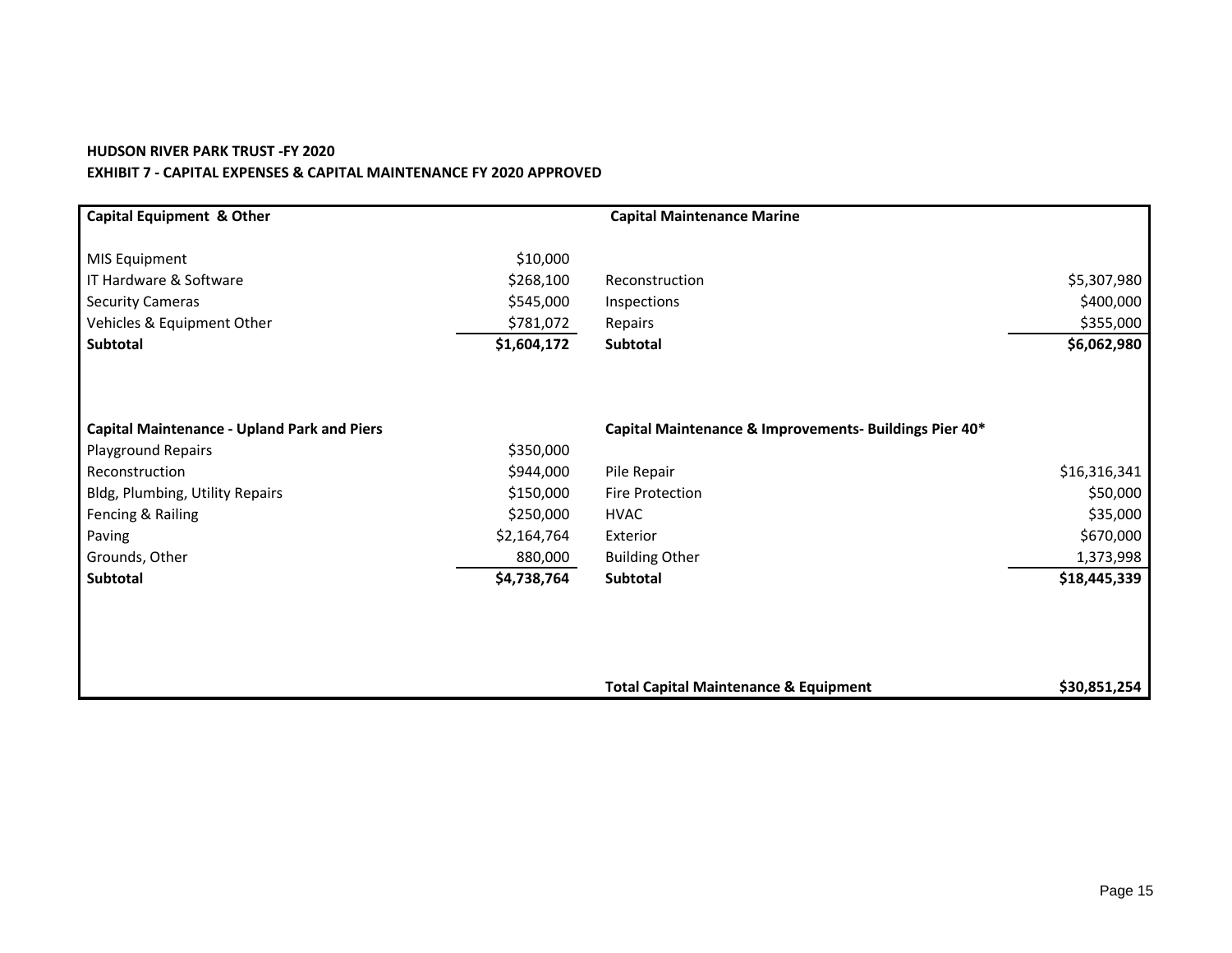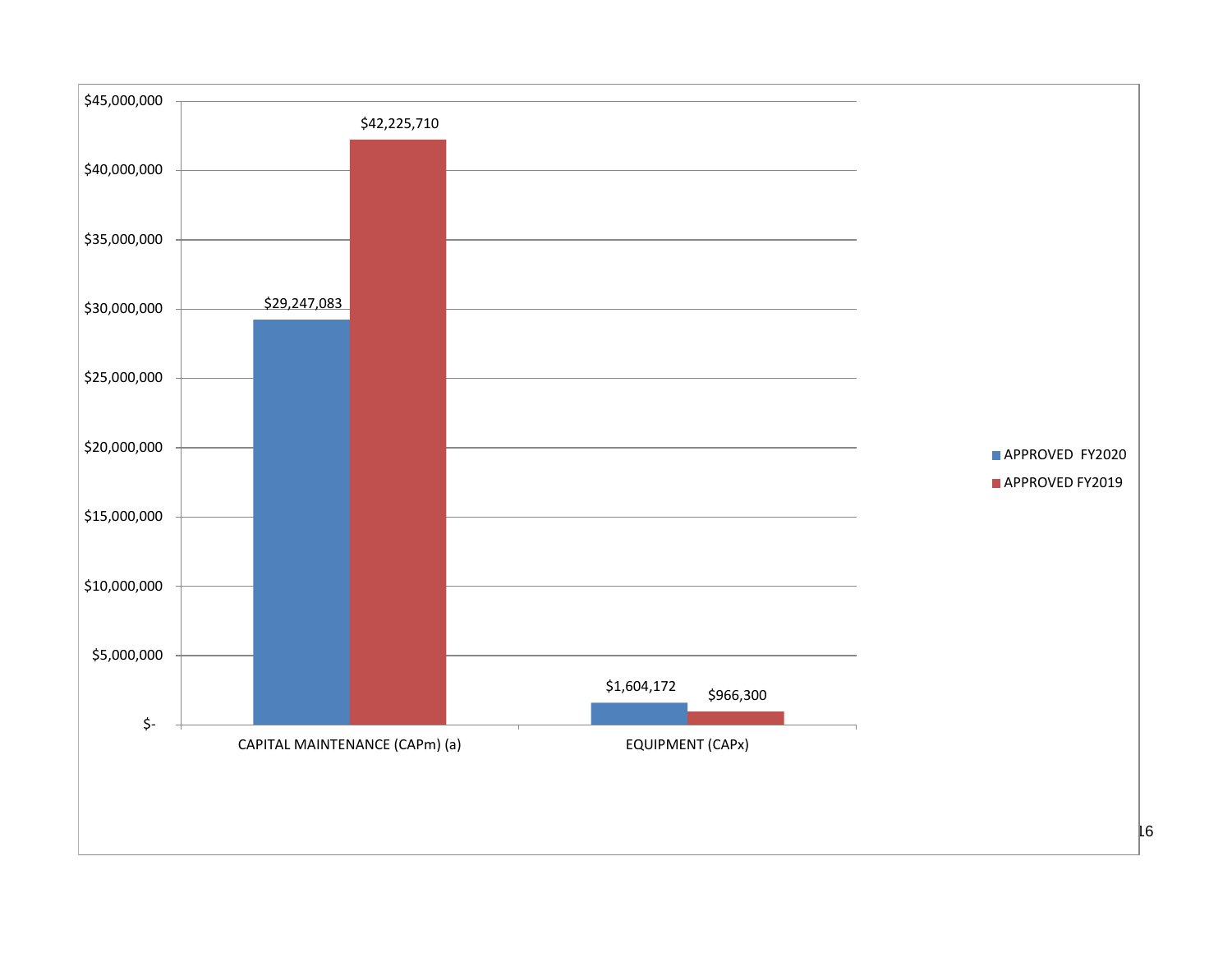## **Fiscal Year 2020 Hudson River Park Trust Approved Budget and Financial Plan Format, Supporting Documentation and Monitoring – Public Authorities (Statutory Authority: Constitution, article 10, §5; State Finance Law §8[14])**

# **§ 203.6 (a) An explanation of the public authority's relationship with the unit or units of government, if any, on whose behalf or for whose benefit the authority was established.**

The Trust is a New York State (the State) public benefit corporation created under the Hudson River Park Act (the Act) and regulated as a State authority under the State's Public Authorities Law. The Trust is charged with the planning, construction, operation and maintenance of Hudson River Park (the Park), extending from 59<sup>th</sup> Street to Battery Park City. The mission of the Trust is to encourage, promote and expand public access to the Hudson River, promote water-based recreation, and enhance the natural, cultural, and historic experience of the river in New York City for residents and visitors.

The Trust is governed by a 13 member board of directors with the Governor and Mayor each appointing 5 members and the Manhattan Borough President appointing 3 members.

The Act also states that, to the extent practicable and consistent with the public interest and limitations placed on commercial activity, the costs of the operation and maintenance of the Park should be paid by revenues generated from within the Park. The primary sources of such revenue are lease rents and occupancy permit fees, parking revenue from the Pier 40 garage, and certain user fees. This revenue is supplemented by contributions generated by private fundraising, Friends of Hudson River Park (FoHRP), and foundation support. New Park construction is funded primarily through budget appropriations by the City and the State, and also from the sale of air rights and private contributions.

#### **§ 203.6 (b) A description of the budget process, including the dates of key budget decisions.**

Budget development starts at the beginning of the Trust's third fiscal quarter with a comparison of projected actual expenses to current year budget, expenditure recommendations from individual Department heads, an analysis of fixed and contractually obligated expenses, and a review of revenue generated by existing (current fiscal year) and projected (next fiscal year) leases, permits, concession agreements, fees and parking charges. Where possible, adjustments to expenses are performed such that efficiencies are achieved, unnecessary expenses and unused budget lines are eliminated or reduced, and the operating budget is in balance, or generates a surplus which can be applied to unfunded capital maintenance.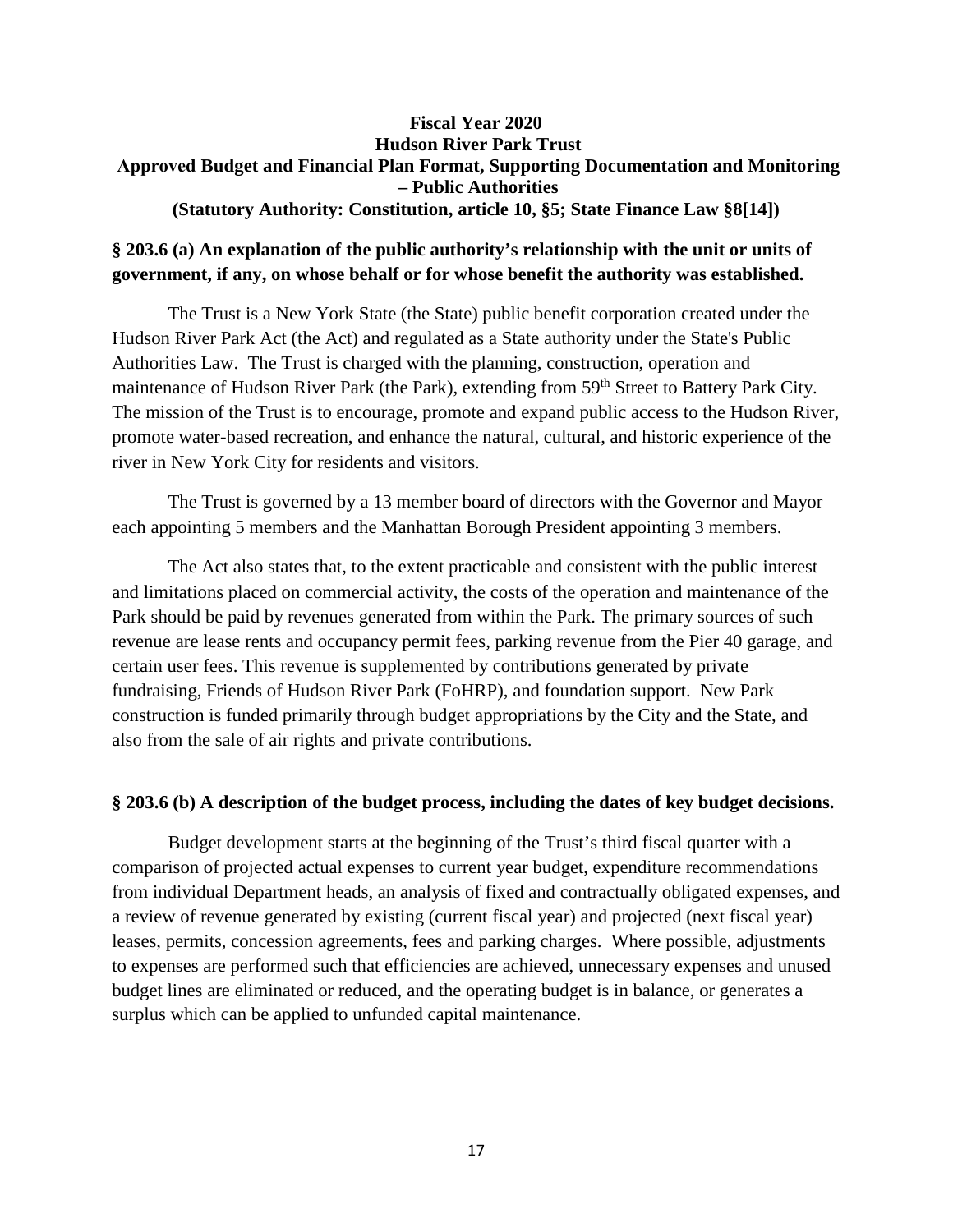In December 2018, all Department heads or their designees were scheduled to meet the Vice President of Finance to review their department's 2018-19 operating budget as of December 2018; confirmed projections for the remainder of the fiscal year, and worked together on the 2019-20 operating budget for review and approval. As described below, both the Department heads and the Vice President of Finance continued to meet to discuss the budget, and information on the budget was exchanged as needed until finalized.

## **Hudson River Park Trust – Expense and Revenue Budgeting Process**

Following is the Finance Department procedure for establishing the Fiscal Year Budget.

1) Budget vs. Actual variance report is generated for each department by the Vice President of Finance

Sources of information used in preparing the budget:

- (a) Current year approved budget; and
- (b) Current year expenditure information to date from the Trust's Great Plains accounting system.

2) The Vice President of Finance distributes budget forms to Department heads. The forms include all expenditure account codes used in the current budget year, the current year actual (year to date) and projected actual expenses, and a blank column for the request for the next budget year. The form also provides an opportunity for the Department heads to explain or justify new types of proposed expenditures or to further explain large increases or decreases in the amounts proposed for the following year. Proposed equipment lists (generally for IT, camera security and motor pool) are prepared separately.

3) Department heads submit their estimates and discuss budget requests with the Vice President of Finance, with requests modified at a budget meetings. New needs requiring justifications are discussed at the meeting, and continuing operations are reviewed for current expenditure level and reasons for incremental increases or decreases. Discretionary expenditure levels (e.g., variable programmatic items) are evaluated separately from generally fixed expense lines (e.g., insurance and utilities). The Vice President of Finance then aggregates all proposed departmental proposals to evaluate and compare with prior year expenditure levels on agency-wide basis. This also involves assessing whether the total of all departmental estimates is greater than projected financial revenue resources and then developing a tentative/proposed budget that provides necessary expenditure levels within the limits of projected available resources. Operating expenses are generally not budgeted, in the aggregate, to be greater than operating revenue.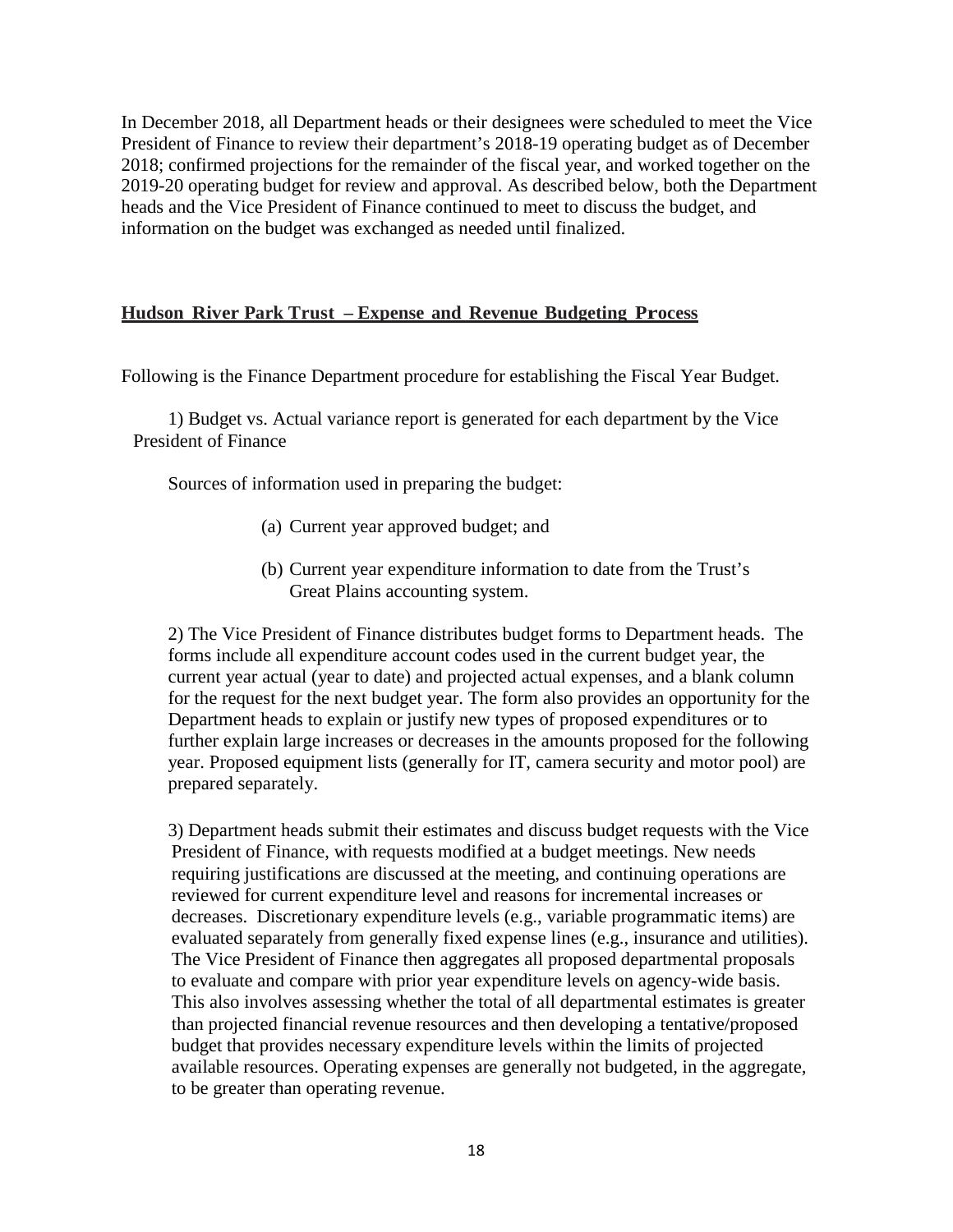4) Capital maintenance not already approved by the Board and under contract is treated as a new need each budget year and reviewed with the Facilities and Design & Construction department staffs. Capital maintenance expenditures in excess of net operating income are analyzed to determine whether deferrals are possible or outside funding is available. Unfunded but essential capital maintenance is designated for funding from the Trust's reserve.

5) Revenue budget is prepared based on:

(a) projected lease rent and permit fees, looking at both existing revenue contracts and reasonably expected new revenue contracts;

(b) garage revenue based on current year occupancy and rates, anticipated rate increases, calendar year budget prepared by HRPT's independent parking consultant, and expected parking space availability;

(c) field fees, generally at current year level;

(d) sponsorships based on existing relationships;

(e) event fees based on expected availability of venues;

(f) interest income based on anticipated balances and interest rates; and

(g) expected contributions after consultation with FoHRP.

6) Personnel services budget is prepared after consultation with Department heads on staffing levels, the needs for both seasonal and permanent positions, and the Trust's obligations under a Collective Bargain Agreement with Local 30 of the International Union of Operating Engineers. Any changes in permanent staffing needs are then discussed with the Executive Vice Presidents, Director of Human Resources, and CEO. Health and other fringe benefit costs are analyzed on an employee by employee basis.

7) Once the department budgets are tentatively set and personnel and capital maintenance needs are assessed, the Vice President of Finance reviews them to ensure they are complete, reasonable, and mathematically accurate.

8) After all information is gathered, the Vice President of Finance uses the information from the budget forms to prepare the tentative/preliminary proposed budget and meets with the Chief Financial Officer and Chief Executive Officer.

9) Once the preliminary proposed budget is reviewed by the Chief Financial Officer and Chief Executive Officer it is presented to the Audit/Finance committees for review and comments at the beginning of the fourth quarter. Attending the Audit/Finance committee meeting are the Chief Executive Officer, Chief Financial Officer, Executive Vice Presidents, Vice President of Finance, General Counsel and board committee members.

10) The preliminary proposed budget is placed on the Trust's website and posted for public inspection at locations within the Park.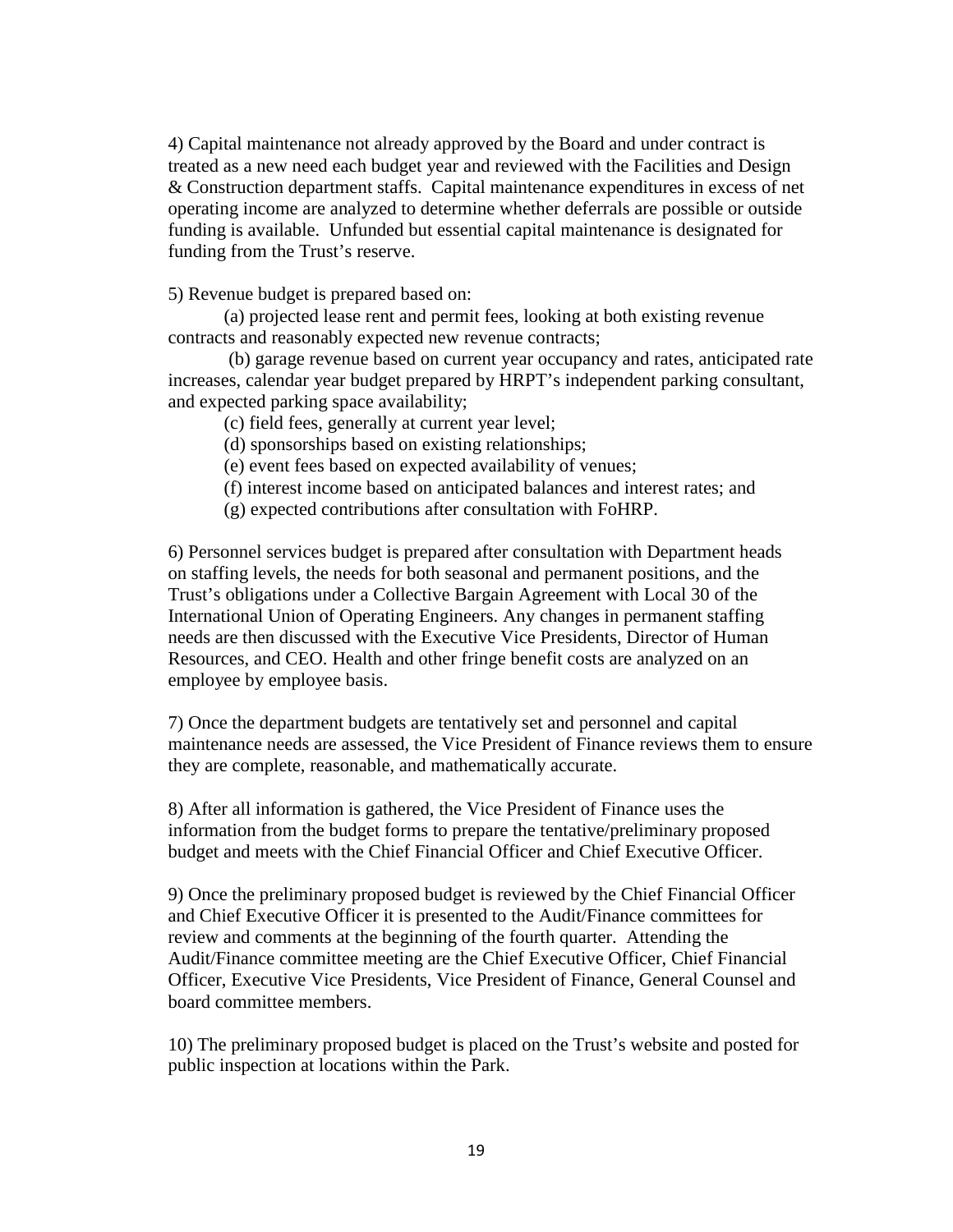11) The preliminary proposed budget is updated to reflect new information and intervening events later in the fourth quarter and receives final review by the Audit/Finance committee which then refers the budget to the full Board for its review and approval.

## **Administration Department**

In January 2020, the Chief Financial Officer, with the Vice President of Finance reviewed the department's 2018-19 operating budget as of December 2018; confirmed projections for the remainder of the fiscal year, and worked together on the 2019-20 operating budget for review and approval by the Chief Executive Officer.

## **Lease and Parking Revenue**

In November 2018, the Property Manager of real estate was advised by the Vice President of Finance to work on the FY 2020 budget for the lease and occupancy permit revenue schedule.

Property Manager follows listed procedure to generate lease schedules.

- (a) Use current fiscal year lease revenue schedule and review it line by line for each tenant;
- (b) Review permit and leases for escalation clauses;
- (c) Review the term/length of the permits and leases;
- (d) Calculate escalation based on the terms of the permits leases [some are based on percentage and others are based on Consumer Product Index adjustment];
- (e) Calculate PILOT fees by referencing the NYC Department of Finance website for assessed value and tax rates;
- (f) Calculate estimates for percentage revenue based on the current year actuals for tenants that pays on percentage of their gross income;
- (g) Estimate rental/fee revenues based on new potential permittees or RFPs;
- (h) Prepare a reasonable estimate for vacancy and collections expense; and
- (i) Generate a new net lease schedule for upcoming year.

To have better control over income, the Property Manager meets a member of Finance Department monthly to review the accounts receivable aging report and reconciles it with the lease schedule.

A review of the lease schedule took place on January 28th between Vice President of Finance and the Chief Financial Officer. A final review was conducted later in the fourth quarter.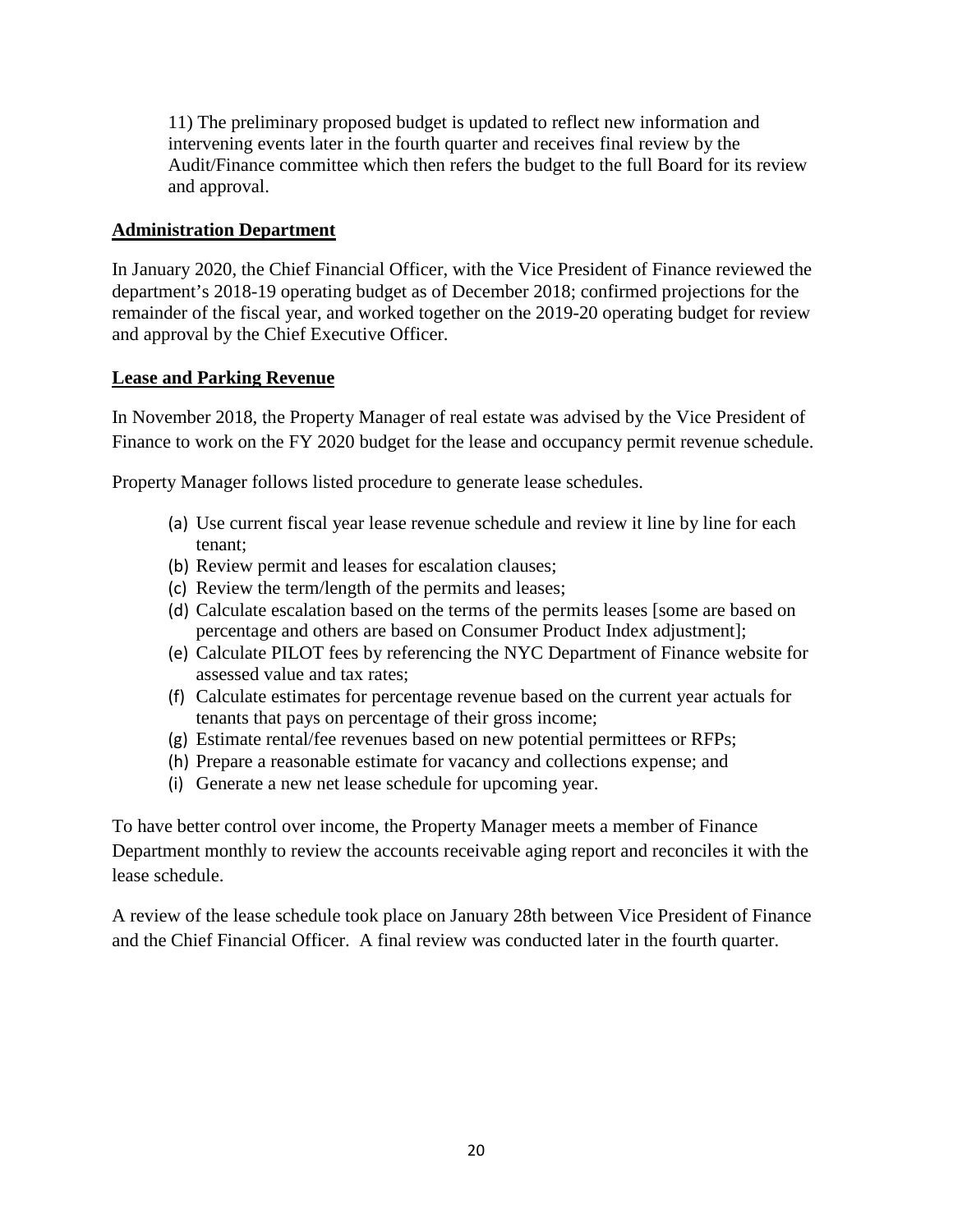**§ 203.6 (c) A description of the principal budget assumptions, including sources of revenue, staffing, and future collective bargaining costs, and programmatic goals.**

For FY 2020, operating revenue of \$33.3 million is projected to be \$9.1 million greater than operating expenses of approximately \$24.2 million. This operating surplus will be applied to unfunded costs attributable to ongoing capital maintenance needs of \$6.5 million. To the extent that budgeted operating and capital maintenance expenses are authorized and expended during the fiscal year, and no additional operating revenue, capital grants or contributions are secured, the Trust will generate a \$2.6 million increase in its reserves in FY 2020.

The discussion below and referenced exhibits compare the actual results of FY 2018, the approved FY 2019 budget, projected actual revenue and expenses for FY 2019, and proposed FY 2020 budget. Please note that the projected actual expenses for FY 2019 are preliminary and subject to revision as number of accruals will require further adjustment. Staff will provide final FY 2019 actuals to the Audit (Finance) Committee and full Board when the fiscal year is closed and audited. In general, projected actual operating results for FY 2019 are expected to be more favorable than budget due to: (1) new revenue generated from an amendment to the Pier 57 lease; (2) ordinary operating expenses that were less than budget as personnel vacancies persisted, and some special projects such as document management were deferred; (3) new services such as power washing were late in starting; (4) reimbursement revenue was higher than expected; and (5) portions of capital maintenance projects were deferred to FY 2020.

Budget Information is presented in the following order (attached):

**Exhibit 1** lists important budget categories and amounts for the proposed FY 2020 budget, the actuals for FY 2018, the approved budget for FY 2019 and the projected actual for FY 2019. Total gross revenue for FY 2019 is projected to be \$1.7 million greater and total operating expenses \$2 million less than budgeted. Though impacted by reimbursement revenue and use of restricted funds, the net surplus (deficit) after capital maintenance (CAPm) and capital equipment expenditures (CAPx) represents the Trust's "bottom line" on an operating basis. Please note that, for accounting purposes under GAAP most CAPm and CAPx are investments in assets and not expenses, and non-cash expenses such as depreciation are properly deducted from net operating surplus. Due primarily to the amount of reimbursement revenue and restricted funds applied to capital maintenance, the Trust is budgeted to generate a net surplus of \$2.6 million. On a GAAP basis, which fully recognizes depreciation and does not take into account net capital maintenance, the Trust is budgeted to operate at a \$4.3 million deficit.

**Exhibit 2** and accompanying pie charts provide the functional distribution of revenue and expenses for the proposed FY 2020 budget. On a year over year basis, revenue from leases,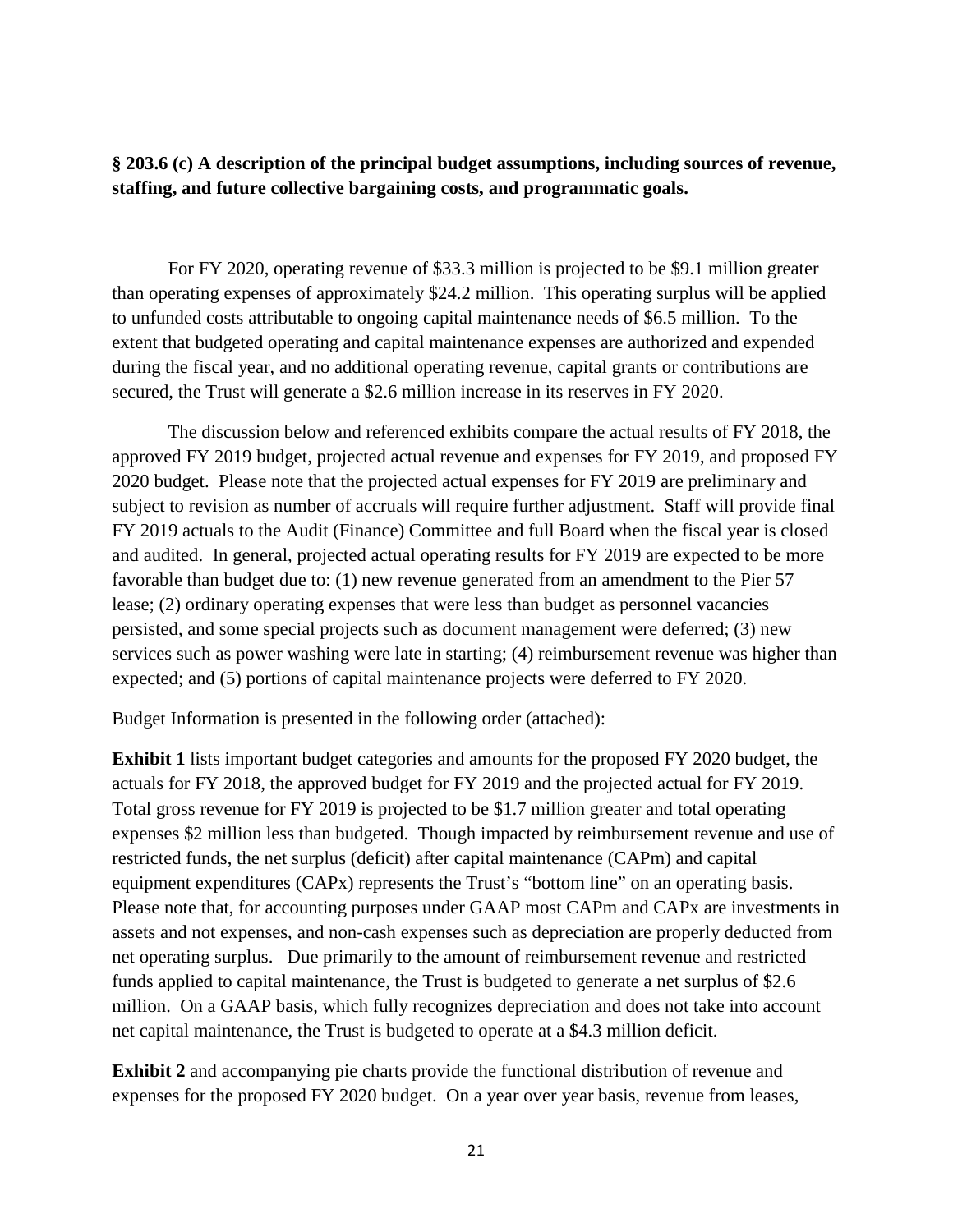occupancy permits and fees is budgeted to decrease by 7%. This because a one-time lump sum tenant payment of \$7 million in FY 2019 is only partially offset by an increase in annual rent in FY 2020. Parking revenue increase by 10% due to the change in rates and increase in event parking; and contributions from FoHRP is budgeted at \$1.1 which is an increase of \$100,000 from the current fiscal year. The portions of the expense budget represented by direct park operations, parking, administration (including IT, legal, and property management), labor costs and different categories of revenue are highlighted. Within the functional programmatic categories, expenditures for direct park operations are budgeted to increase by 18%, while administration grows by 6%, and parking operations declines by 8%. Please note that administration is 22% of the entire operating budget and 28% of operating expenses (i.e., less CAPm and CAPx).

**Exhibit 3** and accompanying bar chart provide a summary comparison showing differences between the proposed FY 2020 and approved FY 2019 budgets. Capital maintenance for upland and park piers shows a decrease of 25% reflecting the expected completion of bulkhead work north of Pier 40 in the Morton Street area.

**Exhibit 4** and accompanying bar chart present the proposed FY 2020 and approved FY 2019 revenue categories showing an overall decrease of 7%. Lease and occupancy permit revenue is budgeted to decrease by \$4.1 million, or 17%, to \$19.8 million. As discussed above, on a year over year basis, revenue from leases, occupancy permits and fees is budgeted to decrease due to a non-recurring payment from a tenant of \$7 million received in the FY 2019. The largest single source of lease revenue, including payment-in-lieu of real estate taxes (based on the January tentative property assessment) remains from Chelsea Piers. Other significant lease revenue sources include Pier 57, Con Edison (at Pier 98), and Circle Line. We have budgeted a 5% allowance for vacancy and collections on lease and occupancy permit revenue from non-core tenants.

**Exhibit 5** and accompanying bar chart compare proposed FY 2020 and approved FY 2019 budgets for personnel services including both direct payroll and fringe benefits increase of 12%. The increase in the personnel services budget reflects, in part, a 9% headcount increase from 77 to 82 full time positions and a budgeted, but not yet awarded, average of 3% for staff merit increases.

**Exhibit 6** Total OTPS expenses for FY 2019 are proposed to be increased by 16% as compared to the prior year budget. This includes funds budgeted for deferred archive and document management and addition amounts projected for Pier 40 engineering and planning.

**Exhibit 7** lists \$30.8 million of capital expenditures budgeted for equipment and software at \$1.6million, and capital maintenance at \$29.2 million. We provide a separate breakdown for capital maintenance for upland parks and piers at \$4.7 million, marine at \$6.0 million, and Pier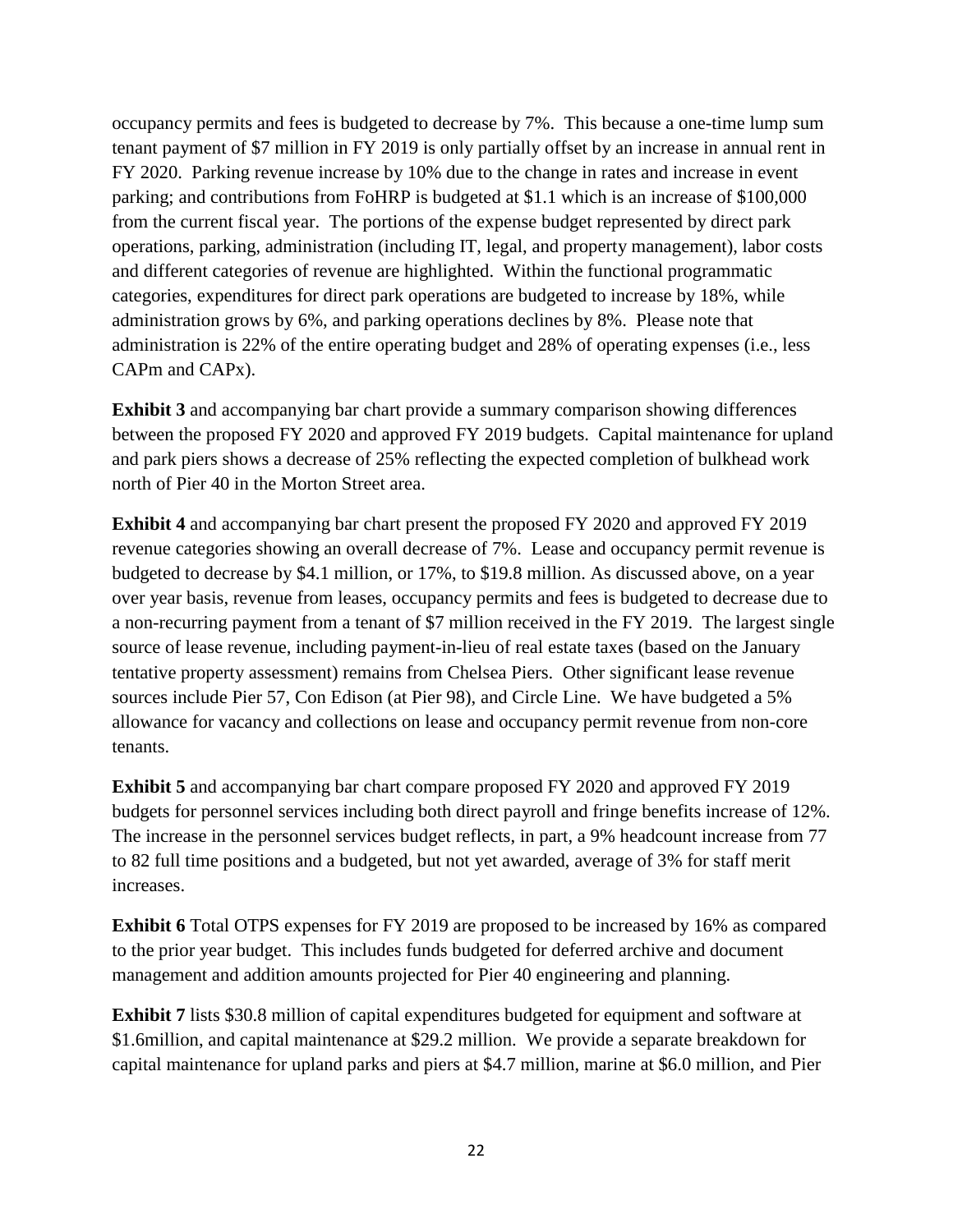40 (including pile repair) at \$18.4 million. The capital maintenance amounts are gross (before reimbursement or application of restricted funds).

## **§ 203.6 (d) A self-assessment of budgetary risks.**

The Authority prepares a self-assessment of budgetary risks and reviews it on an annual basis with the Finance Committee before the new fiscal year budget is recommended for approval by the full Board of Directors.

## **§ 203.6 (e) A revised forecast of the current year's budget.**

The Authority did not revise the budget during the current fiscal year.

# **§ 203.6 (f) A reconciliation that identifies all changes in estimates from the projections in the previously approved budget or plan.**

Variance over 10% is considered material for each revenue and cost line item and explanations are provided. There are no changes in budgetary estimates from the previously approved budget plan.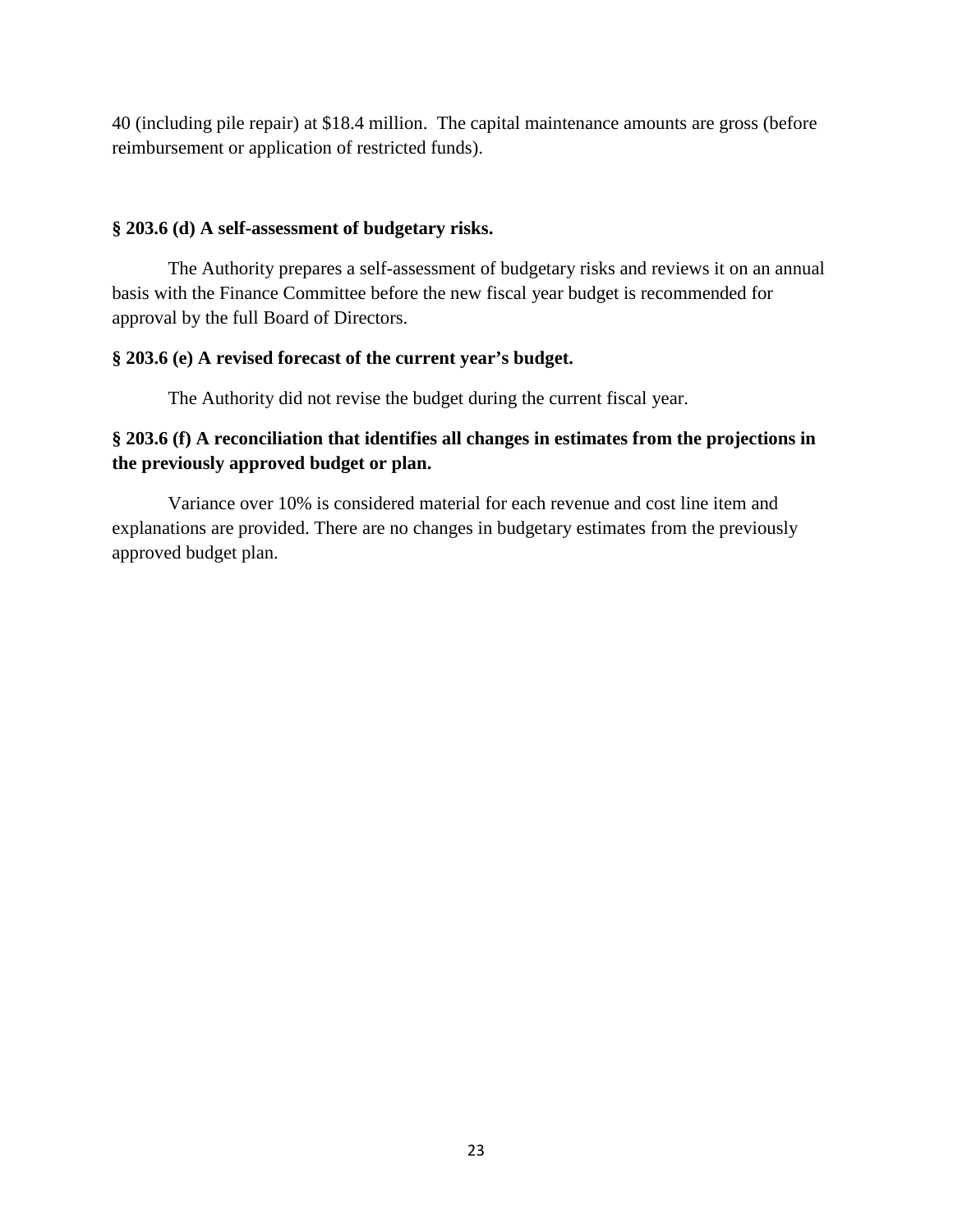**§ 203.6 (g) A statement of the last completed fiscal year's actual financial performance in categories consistent with the proposed budget or financial plan.**

|                                    | <b>Actual</b> |              | <b>Projected Actual Proposed Budget</b> |
|------------------------------------|---------------|--------------|-----------------------------------------|
|                                    | 2018          | 2019         | 2020                                    |
| <b>Operating revenue:</b>          |               |              |                                         |
| Lease & permit revenue             | \$21,234,929  | \$25,327,899 | \$19,891,372                            |
| Parking revenue                    | \$7,434,861   | \$7,402,710  | \$7,731,088                             |
| Fees and other revenue             | \$2,531,585   | \$2,016,388  | \$2,019,999                             |
| Contributions                      | \$1,140,210   | \$1,000,000  | \$1,100,000                             |
| Interest                           | \$736,828     | \$1,915,237  | \$2,600,000                             |
| <b>Total Operating Revenue</b>     | \$33,078,413  | \$37,662,234 | \$33,342,459                            |
|                                    |               |              |                                         |
|                                    |               |              |                                         |
| <b>Operating expenses:</b>         |               |              |                                         |
| Employee compensation and benefits | \$10,531,725  | \$10,770,427 | \$12,269,981                            |
| Other Expenses                     | \$21,833,333  | \$22,606,490 | \$25,376,006                            |
| <b>Total Operating Expense</b>     | \$32,365,058  | \$33,376,917 | \$37,645,987                            |

**§ 203.6 (h) a projection of the number of employees, including sources of funding, the numbers of full-time and full-time equivalents, and functional classifications.**

# **The Organization:**

Full-time employees  $= 83$ 

Part-time employees  $= 5$ 

Seasonal employees = 36

Source of funding = HRPT Operating Revenue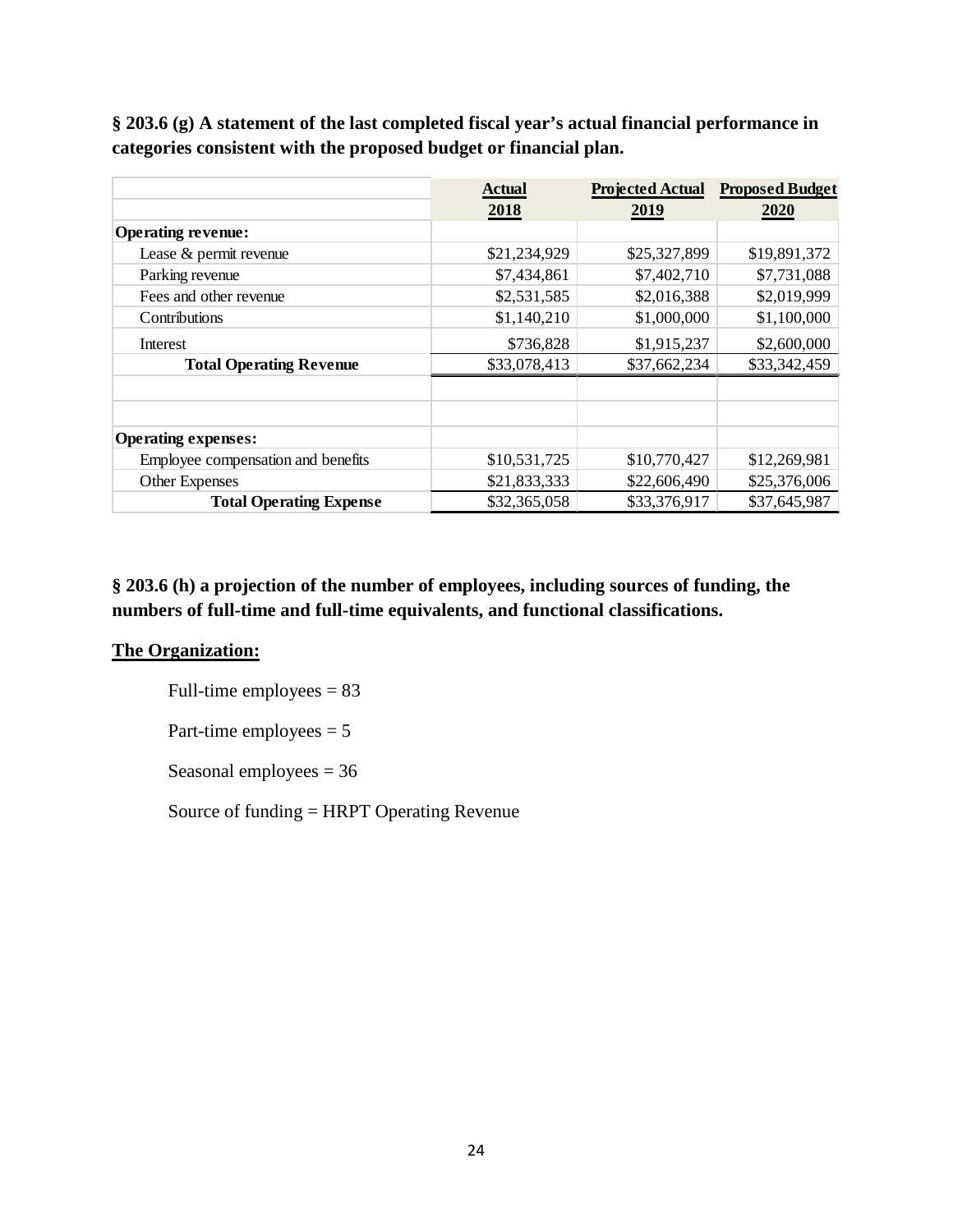**§ 203.6 (i) A statement of each revenue-enhancement and cost-reduction initiative that represents a component of any gap-closing program and the annual impact on revenues, expenses, and staffing.**

N/A, actual results were above budget and expenses below budget.

**§ 203.6 (j) A statement of the source and amount of any material non-recurring resource that is planned for use in any given fiscal year.**

N/A for FY 2020; non-recurring revenue of \$7 million was recorded in FY 2019.

**§ 203.6 (k) A statement of any transactions that shift material resources from one year to another and the amount of any reserves.**

Not applicable; all resources were recorded when received or accrued.

**§ 203.6 (l) A statement of borrowed debt projected to be outstanding at the end of each fiscal year covered by the budget or financial plan; the planned use or purpose of debt issuances; scheduled debt service payments for both issued and proposed debt; the principal amount of proposed debt and assumed interest rate(s); debt service for each issuance as a percentage of total pledged revenues, listed by type or category of pledged revenues; cumulative debt service as a percentage of available revenues; and amount of debt that can be issued until legal limits are met.**

Not applicable